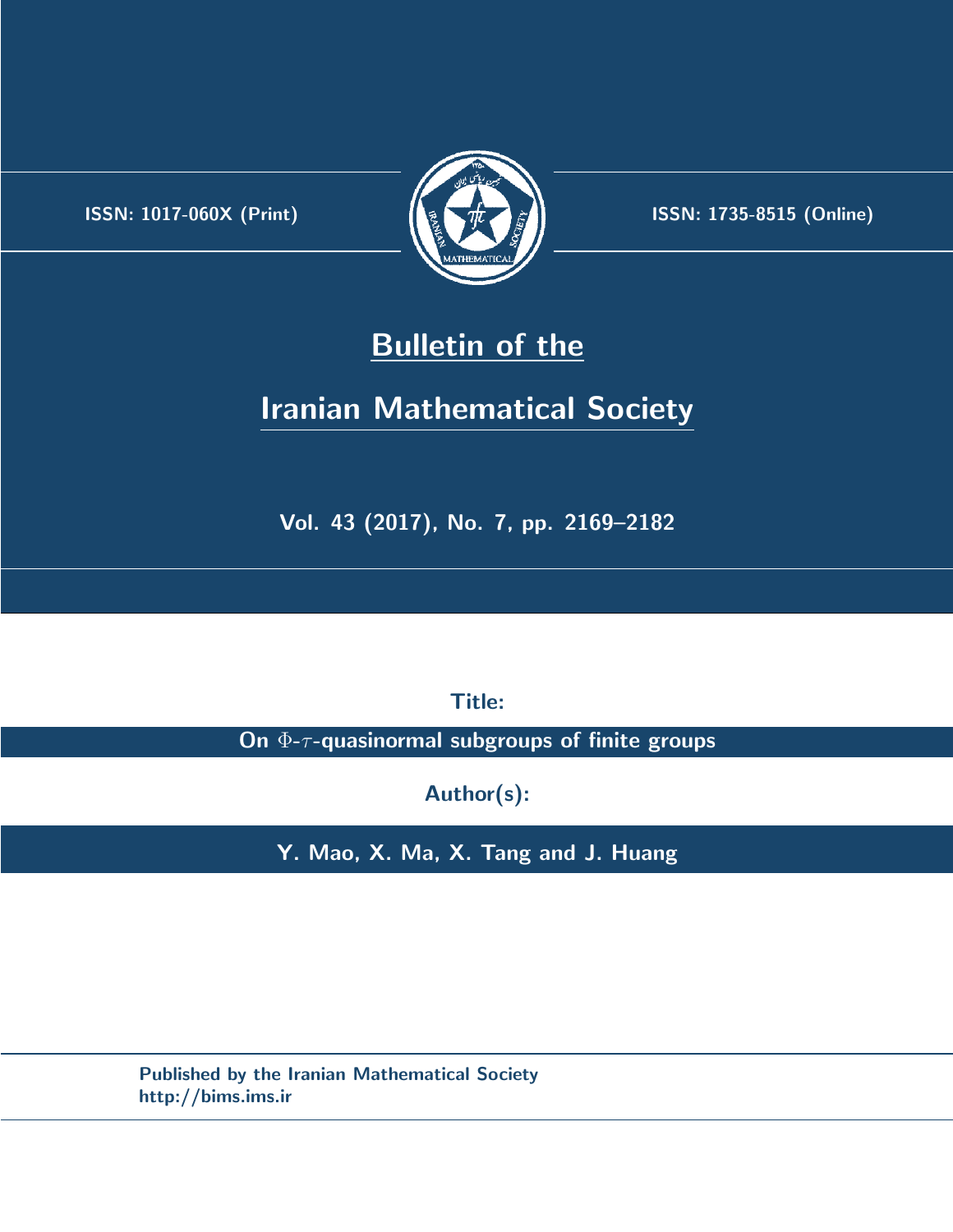Bull. Iranian Math. Soc. Vol. 43 (2017), No. 7, pp. 2169–2182 Online ISSN: 1735-8515

#### **ON** Φ**-***τ* **-QUASINORMAL SUBGROUPS OF FINITE GROUPS**

Y. MAO*∗*, X. MA, X. TANG AND J. HUANG

(Communicated by Ali Reza Ashrafi)

ABSTRACT. Let  $\tau$  be a subgroup functor and  $H$  a *p*-subgroup of a finite group *G*. Let  $\bar{G} = G/H_G$  and  $\bar{H} = H/H_G$ . We say that *H* is  $\Phi$ -*τ*quasinormal in *G* if for some *S*-quasinormal subgroup  $\overline{T}$  of  $\overline{G}$  and some *τ*-subgroup  $\bar{S}$  of  $\bar{G}$  contained in  $\bar{H}$ ,  $\bar{H}\bar{T}$  is *S*-quasinormal in  $\bar{G}$  and  $\bar{H} \cap \bar{T} \leq$  $\bar{S}\Phi(\bar{H})$ . In this paper, we study the structure of a group *G* under the condition that some primary subgroups of *G* are Φ-*τ*-quasinormal in *G*. Some new characterizations about *p*-nilpotency and solubility of finite groups are obtained.

**Keywords:** *S*-quasinormal subgroups; *p*-nilpotent subgroups, subgroup functor, soluble group.

**MSC(2010):** Primary: 20D20; Secondary: 20D10.

#### 1. **Introduction**

Throughout this paper, all groups considered are finite and *G* always denotes a group,  $\pi$  denotes a set of primes and  $p$  denotes a prime. Let  $H_{sG}$  be the subgroup of *H* generated by all those subgroups of *H* which are *S*-quasinormal in  $G$  and  $H^{s\tilde{G}}$  the intersection of all such *S*-quasinormal subgroups of  $G$  containing  $H$ . All unexplained notation and terminology are standard, as in  $[6]$  $[6]$ and [\[8](#page-14-1)].

For a class of groups  $\mathfrak{F}$ , a chief factor  $L/K$  of *G* is said to be  $\mathfrak{F}$ -central in *G* if  $L/K \rtimes G/C_G(L/K) \in \mathfrak{F}$ . A normal subgroup *N* of *G* is called  $\mathfrak{F}$ -hypercentral in *G* if either  $N = 1$  or every chief factor of *G* below *N* is  $\mathfrak{F}\text{-central}$  in *G*. Let  $Z_{\mathfrak{F}}(G)$  denote the  $\mathfrak{F}$ -hypercentre of *G*, that is, the product of all  $\mathfrak{F}$ -hypercentral normal subgroups of  $G$ . We use  $\mathfrak{S}$  and  $\mathfrak{U}$  to denote the formations of all soluble groups and supersoluble groups, respectively. It is well known that  $\mathfrak U$  and  $\mathfrak S$ are all *S*-closed saturated formations.

A function  $\tau$  which assigns to each group *G* a set of subgroups  $\tau(G)$  of *G* is called a subgroup functor (see [\[11](#page-14-2)]) if  $1 \in \tau(G)$  and  $\theta(\tau(G)) = \tau(\theta(G))$  for any

*⃝*c 2017 Iranian Mathematical Society

2169

Article electronically published on December 30, 2017.

Received: 15 January 2016, Accepted: 15 January 2017.

*<sup>∗</sup>*Corresponding author.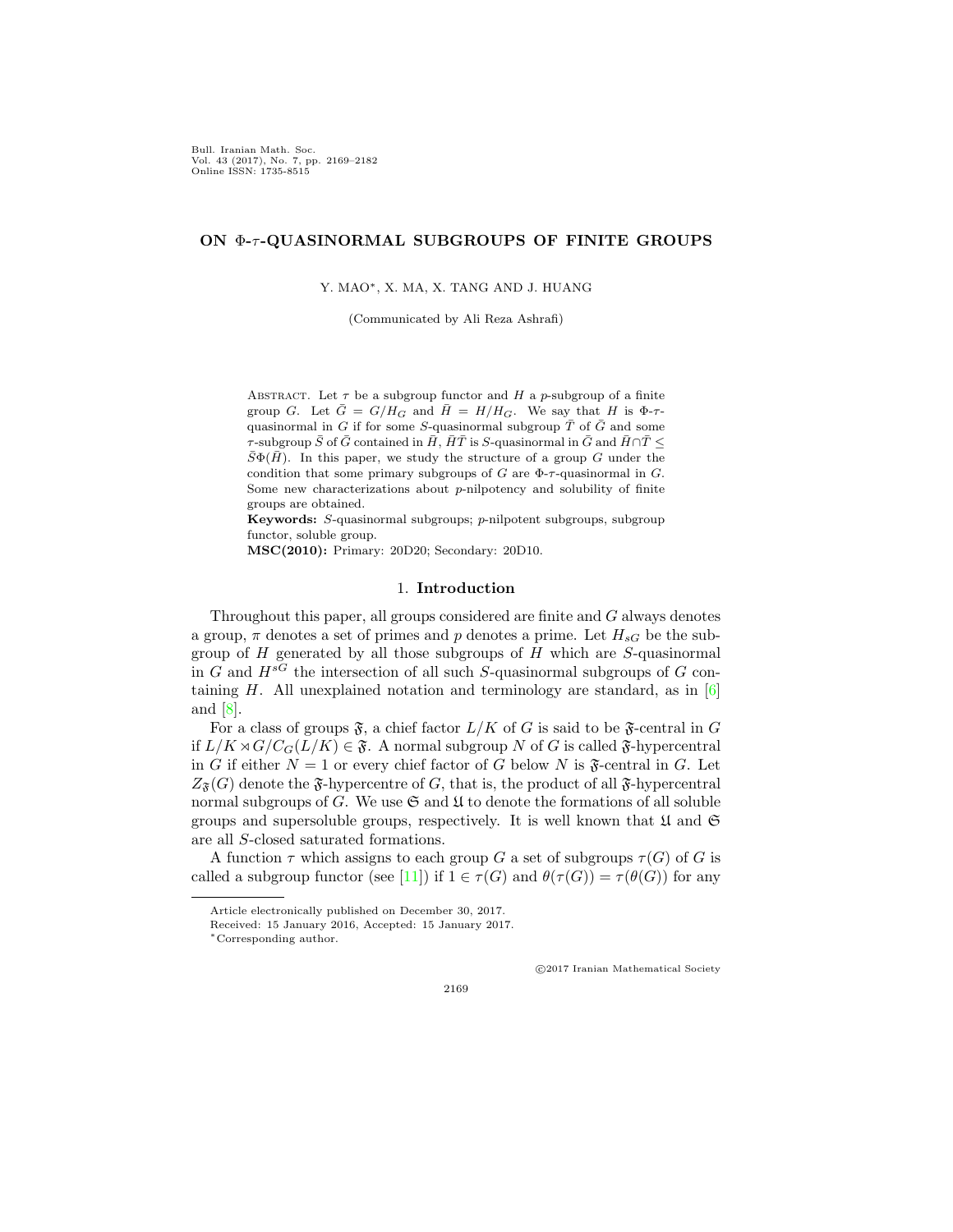isomorphism  $\theta: G \to G^*$ . If  $H \in \tau(G)$ , then we say that *H* is a *τ*-subgroup of *G*.

In recent years, many scholars study the structure of the finite group by discussing the generalized normality of subgroups. Recall that a subgroup *H* of *G* is *S*-quasinormal in *G* if *H* permutes with every Sylow subgroup of *G*. A subgroup *H* of *G* is said to be *s*-semipermutable in *G* [\[3](#page-14-3)] if  $HG_p = G_pH$  for any Sylow *p*-subgroup  $G_p$  of *G* with  $(p, |H|) = 1$ . A subgroup *H* of *G* is said to *s*-embedded in *G* [\[10](#page-14-4)] if *G* has two *S*-quasinormal subgroups *T* and *S* such that  $HT = H^{sG}$  and  $H \cap T \leq S$  (see [[5,](#page-14-5) Example 4.1]), where  $S \leq H$ . A subgroup *H* of *G* is said to be nearly *s*-embedded in *G* [[1](#page-13-0)] if *G* has an *S*-quasinormal subgroup *T* and an *s*-semipermutable subgroup *S* contained in *H* such that  $HT = H^{sG}$  and  $H \cap T \leq S$  (see [\[5](#page-14-5), Example 4.6]). A subgroup *H* of *G* is said to be nearly *SS*-embedded in *G* [[12\]](#page-14-6) if *G* has an *S*-quasinormal subgroup *T* such that *HT* is *S*-quasinormal in *G* and  $H \cap T \leq S$  (see [[5,](#page-14-5) Example 4.15]), where *S* is the subgroup of *H* generated by all those subgroups of *H* which are *S*-quasinormal embedded in *G*. A subgroup *H* of a group *G* is called *S*Φ-supplemented [\[15](#page-14-7)] in *G* if there exists a subnormal subgroup *T* of *G* such that  $G = HT$  and  $H \cap T \leq \Phi(H)$ . Naturally, it is necessary to unify the above-mentioned generalized normal subgroups and discuss the influence on the structure of a finite group by connecting these subgroups with Frattini subgroup. Hence we give the following notion.

**Definition 1.1.** Let  $\tau$  be a subgroup functor and *H* a *p*-subgroup of a finite group *G*. Let  $\bar{G} = G/H_G$  and  $\bar{H} = H/H_G$ . We say that *H* is  $\Phi$ -*τ*-quasinormal in *G* if for some *S*-quasinormal subgroup  $\overline{T}$  of  $\overline{G}$  and some  $\tau$ -subgroup  $\overline{S}$  of  $\overline{G}$ contained in  $\bar{H}$ ,  $\bar{H}\bar{T}$  is *S*-quasinormal in  $\bar{G}$  and  $\bar{H} \cap \bar{T} \leq \bar{S}\Phi(\bar{H})$ .

It is easy to see that the above mentioned subgroups are Φ-*τ* -quasinormal in *G*. But the following examples show that the converse does not hold in general.

**Example 1.2.** *Let*  $G = A_5$  *be the alternating group of degree 5 and*  $\tau(G)$  *be the set of all subgroups of G. We take*  $H = \langle (123) \rangle$ *. Then H is a*  $\tau$ -subgroup *of G.* Since  $H_{SG} = H_G = \Phi(H) = 1$  *and H is not s-semipermutable in G*, *H is not the above mentioned subgroups, but clearly, H is* Φ*-τ -quasinormal in G.* □

Now we introduce some properties of subgroup functors (see [[11](#page-14-2), Definition 1.3) which will be used in our results. If  $\tau$  is a subgroup functor, then we say that  $\tau$  is:

- (1) inductive if for any group *G*, whenever  $H \in \tau(G)$  is a *p*-group and  $N \trianglelefteq G$ , then  $HN/N \in \tau(G/N)$ .
- (2) hereditary if for any group *G*, whenever  $H \in \tau(G)$  is a *p*-group and  $H \leq E \leq G$ , then  $H \in \tau(E)$ .
- (3) regular (respectively, quasiregular) if for any group  $G$ , whenever  $H \in$  $\tau(G)$  is a *p*-group and *N* is a minimal normal subgroup (respectively,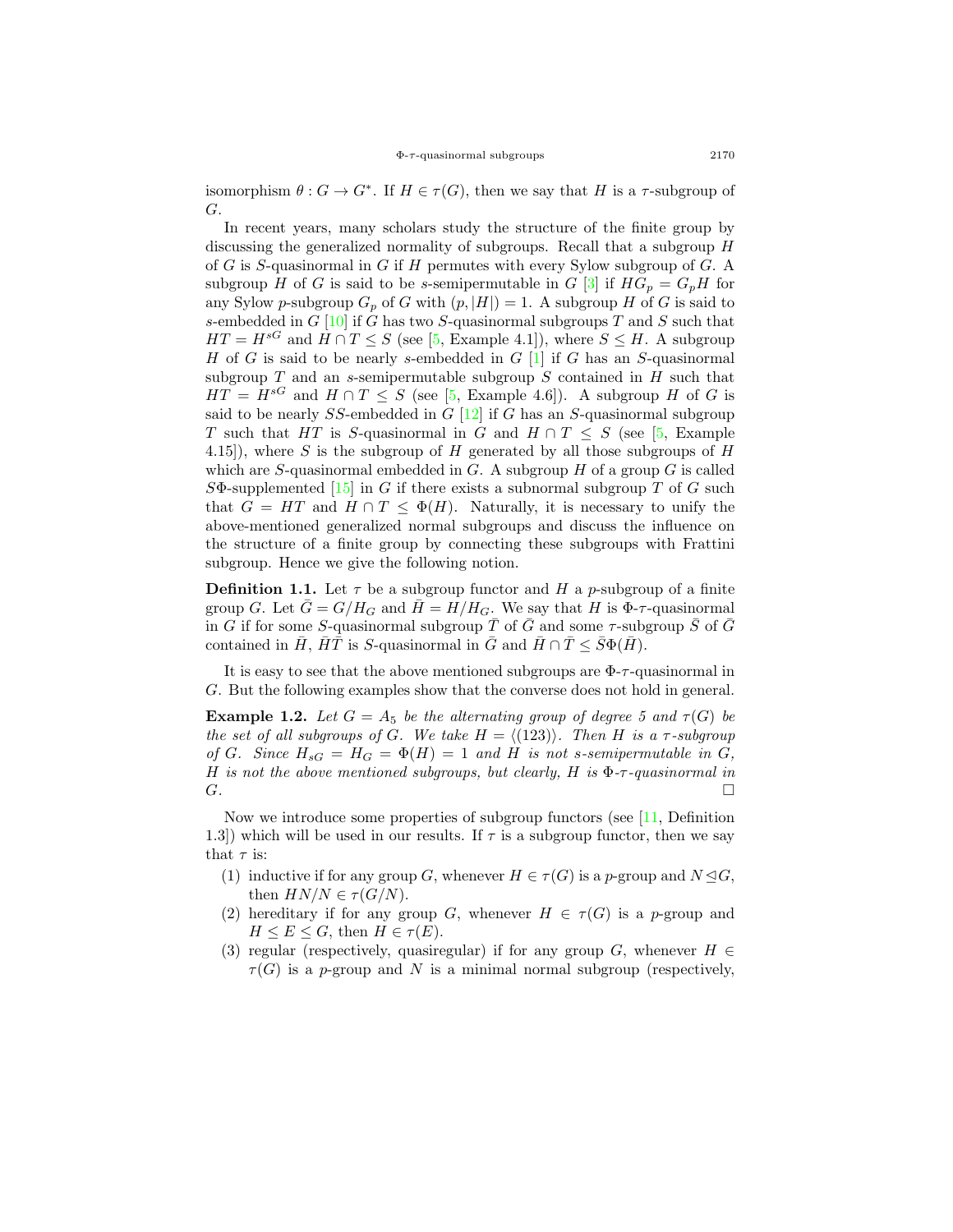an abelian minimal normal subgroup) of *G*, then  $|G: N_G(H \cap N)|$  is a power of *p*.

(4) Φ-regular (respectively, Φ-quasiregular) if any primitive group *G*, whenever  $H \in \tau(G)$  is a *p*-group and *N* is a minimal normal subgroup (respectively, an abelian minimal normal subgroup) of *G*, then  $|G : N_G(H \cap N)|$ is a power of *p*.

#### 2. **Preliminaries**

<span id="page-3-0"></span>**Lemma 2.1** ([\[9](#page-14-8), Chapter I. Lemma 5.34]). *Let*  $H, K \leq G$  *and*  $N \leq G$ .

- (1) *If H is S-quasinormal in G, then HN/N is S-quasinormal in G/N.*
- (2) *If H/N is S-quasinormal in G/N, then H is S-quasinormal in G.*
- (3) *If*  $H$  *and*  $K$  *are*  $S$ *-quasinormal in*  $G$ *, then*  $H \cap K$  *is*  $S$ *-quasinormal in G.*
- (4) If  $H$  is  $S$ -quasinormal in  $G$ , then  $H \cap K$  is  $S$ -quasinormal in  $K$ .
- (5) If *H* is a *p*-group, then *H* is *S*-quasinormal in *G* if and only if  $O^p(G) \le$  $N_G(H)$ *.*
- (6) If  $H$  is  $S$ -quasinormal in  $G$ , then  $H/H_G$  is nilpotent.
- (7) *If H is an S-quasinormal nilpotent subgroup of G, then every Sylow subgroup of H is also S-quasinormal in G.*

<span id="page-3-1"></span>**Lemma 2.2.** Let  $H$  be a p-subgroup of  $G$  and  $\tau$  an inductive subgroup functor. *Suppose that*  $H$  *is*  $\Phi$ - $\tau$ -quasinormal in  $G$ .

- (1) *If*  $N \le G$  *and either*  $N \le H$  *or*  $(|H|, |N|) = 1$ *, then*  $HN/N$  *is*  $\Phi$ - $\tau$ *quasinormal in G/N.*
- (2) *If*  $\tau$  *is hereditary and*  $H \leq K \leq G$ *, then H is*  $\Phi$ - $\tau$ -quasinormal in *K*.

*Proof.* Let  $\bar{G} = G/H_G$  and  $\bar{H} = H/H_G$ . Since *H* is  $\Phi$ -*τ*-quasinormal in *G*,  $\bar{G}$  has an *S*-quasinormal subgroup  $\bar{T}$  and a  $\tau$ -subgroup  $\bar{S}$  contained in  $\bar{H}$  such that  $\bar{H}\bar{T}$  is *S*-quasinormal in  $\bar{G}$  and  $\bar{H} \cap \bar{T} \leq \bar{S}\Phi(\bar{H})$ , where  $\bar{S} = S/H_G$  and  $\bar{T} = T / H_G$ .

 $(1)$  Let  $\hat{G} = G/(HN)_{G}$ ,  $\widehat{HN} = HN/(HN)_{G}$ ,  $\hat{T} = T(HN)_{G}/(HN)_{G}$ and  $\hat{S} = S(HN)_{G}/(HN)_{G}$ . Clearly,  $H_G \leq (HN)_{G}$ . Since  $\tau$  is injective,  $\widehat{S} \in \tau(\widehat{G})$ . By Lemma [2.1\(](#page-3-0)1),  $\widehat{T}$  and  $\widehat{H}N\widehat{T}$  is *S*-quasinormal in  $\widehat{G}$ . Since  $(|N|, |H|) = 1$ ,  $(|NH \cap T : T \cap N|, |NH \cap T : T \cap H|) = 1$ . Hence  $NH \cap T = (N \cap T)(H \cap T)$ . It follows that  $\widehat{HN} \cap \widehat{T} = HN/(HN)$   $\cap \cap$  $T(HN)_{G}/(HN)_{G}$  =  $(H \cap T)(HN)_{G}/(HN)_{G}$   $\leq$   $(S(HN)_{G}/(HN)_{G})$  $\Phi(HN/(HN)_{G}) = \widehat{S}\Phi(\widehat{HN})$ . Therefore,  $HN/N$  is  $\Phi$ - $\tau$ -quasinormal in  $G/N$ .

(2) It is easy to see that  $H_G \leq H_K$ . Let  $\widetilde{K} = K/H_K$ ,  $\widetilde{H} = H/H_K$ ,  $\widetilde{T} =$  $TH_K/H_K \cap K/H_K$  and  $\widetilde{S} = SH_K/H_K$ . Since  $\tau$  is hereditary and inductive,  $\widetilde{S} \in \tau(K)$ . By Lemma [2.1\(](#page-3-0)2)(5),  $\widetilde{T}$  and  $\widetilde{HT} = (H/H_K)(TH_K/H_K \cap K/H_K)$  $H(T \cap K)/H_K = (HT \cap K)/H_K$  is *S*-quasinormal in *K*. It is easy to see that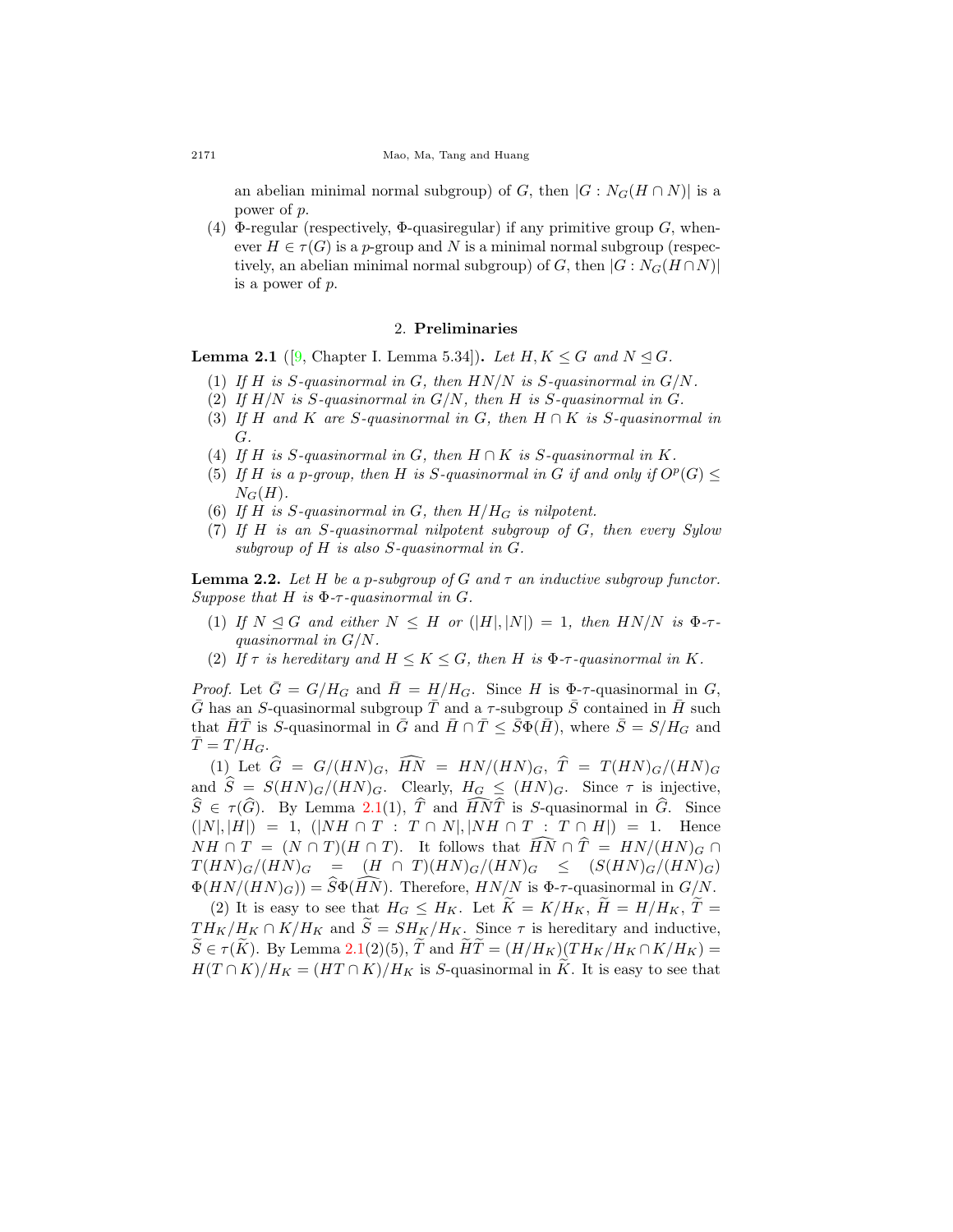$\widetilde{H} \cap \widetilde{T} = H/H_K \cap TH_K/H_K = (H \cap T)H_K/H_K \leq (SH_K/H_K) \Phi(H/H_K) =$  $S\Phi(H)$ . Hence *H* is  $\Phi$ - $\tau$ -quasinormal in *K*.

The next lemma is clear.

<span id="page-4-0"></span>**Lemma 2.3.** *Let p be a prime divisor of*  $|G|$  *with*  $(|G|, p - 1) = 1$ *.* 

- (1) *If G has a cyclic Sylow p-subgroup, then G is p-nilpotent.*
- (2) If N is a normal subgroup of G such that  $|N|_p \leq p$  and  $G/N$  is p*nilpotent, then G is p-nilpotent.*

<span id="page-4-2"></span>**Lemma 2.4** ([[18,](#page-14-9) Lemma 2.8]). Let *M* be a maximal subgroup of *G* and *P* a *normal p*-subgroup of *G* such that  $G = MP$ *, where p* is a prime divisor of  $|G|$ *. Then*  $P \cap M \leq G$ *.* 

<span id="page-4-4"></span>**Lemma 2.5** ( $[4$ , Theorem 2.12)). Let P be a normal p-subgroup of G and D *a Thompson critical subgroup of P* (see [\[7](#page-14-11), p. 186]). If  $D \leq Z_{\mathfrak{U}}(G)$ , then  $P \leq Z_{\mathfrak{U}}(G)$ *.* 

<span id="page-4-5"></span>**Lemma 2.6** ([\[17,](#page-14-12) Theorem B]). Let  $\mathfrak{F}$  be any formation and E a normal sub*group of G.* If  $F^*(E) \leq Z_{\mathfrak{F}}(G)$ *, then*  $E \leq Z_{\mathfrak{F}}(G)$ *.* 

The following well-known facts about the generalized Fitting subgroup are needful in our proof (see  $[10, \text{Lemma } 2.14]$  $[10, \text{Lemma } 2.14]$  $[10, \text{Lemma } 2.14]$  or  $[14, \text{Chapter } X]$  $[14, \text{Chapter } X]$ )

<span id="page-4-3"></span>**Lemma 2.7.** *Let*  $N$  *be a subgroup of*  $G$ *.* 

 $(H)$  *If*  $N \leq G$ *, then*  $F^*(N) = F^*(G) \cap N$ *.* 

(2)  $F(G) \leq F^*(G)$ . If  $F^*(G)$  is soluble, then  $F(G) = F^*(G)$ .

(3) If *N* is a *p*-group contained in  $Z(G)$ , then  $F^*(G/N) = F^*(G)/N$ .

(4) If *N* is soluble in *G*, then  $F^*(G)/\Phi(N) = F^*(G/\Phi(N))$ .

 $(F^*(G) = F(G)E(G), F(G) \cap E(G) = Z(E(G)), [F(G), E(G)] = 1$  and  $E(G)/Z(E(G))$  *is the direct product of simple non-abelian groups, where*  $E(G)$ *is the layer of G.*

#### 3. **Main results**

<span id="page-4-1"></span>**Theorem 3.1.** *Let E be a normal subgroup of G and P a Sylow p-subgroup of E* such that  $(|E|, p-1) = 1$ . Suppose that  $\tau$  is a  $\Phi$ -regular inductive subgroup *functor and every τ -subgroup of G contained in P is subnormally embedded in G. If every maximal subgroup of P is* Φ*-τ -quasinormal in G, then E is p-nilpotent.*

*Proof.* Suppose that the theorem is false and let  $(G, E)$  is a counterexample with  $|G| + |E|$  minimal. Then: (1)  $O_{p'}(E) = 1$ .

Suppose that  $O_{p'}(E) \neq 1$ . Let  $M/O_{p'}(E)$  be a maximal subgroup of  $PO_{p'}(E)/O_{p'}(E)$ . Then  $M = P_1O_{p'}(E)$  for some maximal subgroup  $P_1$  of  $P$ . By the Lemma [2.2](#page-3-1)(1) and the hypothesis,  $P_1O_{p'}(E)/O_{p'}(E)$  is  $\Phi$ - $\tau$ -quasinormal in  $E/O_{p'}(E)$ . This shows that  $(G/O_{p'}(E), E/O_{p'}(E))$  satisfies the hypothesis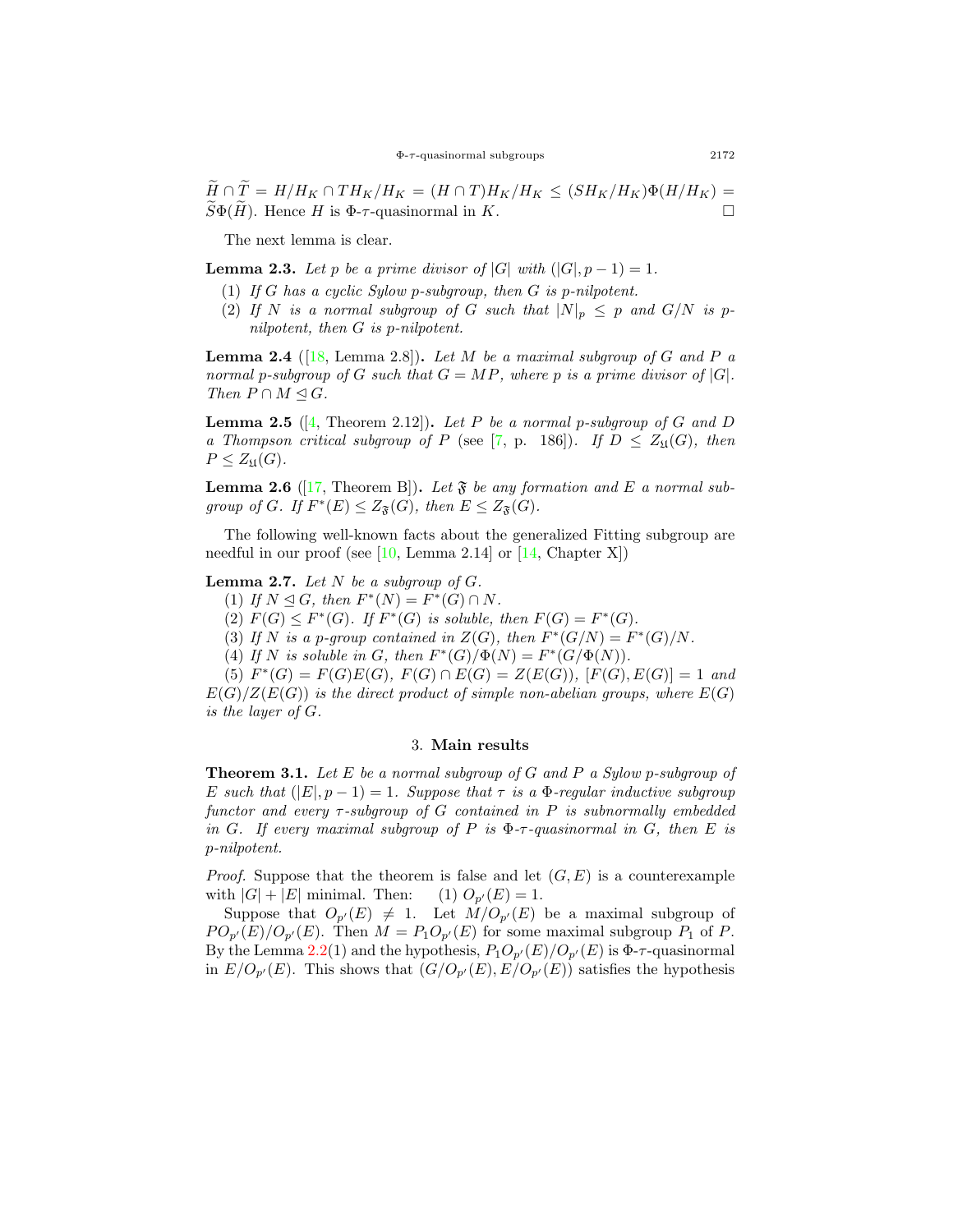of the theorem. The choice of  $(G, E)$  implies that  $E/O_{p'}(E)$  is *p*-nilpotent, and so *E* is *p*-nilpotent, a contradiction. Hence  $O_{p'}(E) = 1$ .

(2) *G* has a unique minimal normal subgroup *N* contained in *E*, *E/N* is *p*-nilpotent and  $G = NM$ , where *M* is a maximal subgroup of *G*.

Let  $N$  be a minimal normal subgroup of  $G$  contained in  $E$  and  $H/N$  be a maximal subgroup of  $PN/N$ . Then there exists a maximal subgroup  $P_1$ of *P* such that  $H = P_1N$  and  $P_1 \cap N = P \cap N$ . Set  $\overline{G} = G/(P_1)_G$  and  $\bar{P}_1 = P_1/(P_1)_G$ . By the hypothesis,  $\bar{G}$  has an *S*-quasinormal subgroup  $\bar{T}$  and a  $\tau$ -subgroup  $\overline{S}$  contained in  $\overline{P}_1$  such that  $\overline{P}_1\overline{T}$  is *S*-quasinormal in  $\overline{G}$  and  $\overline{P_1} \cap \overline{T} \leq \overline{S} \Phi(\overline{P_1})$ , where  $\overline{S} = S/(P_1)_G$  and  $\overline{T} = T/(P_1)_G$ . Let  $\widehat{G} = G/(P_1 N)_G$ ,  $\widehat{P_1N} = P_1N/(P_1N)_G$ ,  $\widehat{T} = T(P_1N)_G/(P_1N)_G$  and  $\widehat{S} = S(P_1N)_G/(P_1N)_G$ . Since  $(|P_1N \cap T : P_1 \cap T|, |P_1N \cap T : N \cap T|) = 1, P_1N \cap T = (P_1 \cap T)(N \cap T).$ By using a similar discussion as in the proof of Lemma  $2.2(1)$  $2.2(1)$ , we have that  $H/N$  is  $\Phi$ - $\tau$ -quasinormal in *G/N*. The choice of  $(G, E)$  implies that  $E/N$  is *p*-nilpotent. Since the class of all *p*-nilpotent groups is a saturated formation, *N* is the unique minimal normal subgroup of *G* contained in *E* and  $N \nleq \Phi(G)$ . Then there exists a maximal subgroup *M* of *G* such that *G* = *NM*.

### (3)  $O_p(E) = 1$ .

Suppose that  $O_p(E) \neq 1$ . Then by (2),  $N \leq O_p(E)$  and  $G = N \rtimes M$ . Since  $O_p(G) \leq C_G(N)$ ,  $O_p(G) \cap M$  is normal *G* and so  $O_p(E) \cap M$  is normal *G*. If  $O_p(E) \cap M \neq 1$ , then  $N \leq O_p(E) \cap M$ , a contradiction. Thus  $O_p(E) \cap M = 1$ . It follows that  $O_p(E) = O_p(E) \cap NM = N$  and it is easy to see that  $C_E(N) = N$ . Let  $K = M \cap E$ . Then  $E = N \rtimes K$ . Let  $K_p$  be a Sylow *p*-subgroup of K such that  $P = NK_p$  and  $M_p$  a Sylow *p*-subgroup of *M* containing  $K_p$ . Then  $G_p = NM_p$  is a Sylow *p*-subgroup of *G*. Let  $N_1$  be a maximal subgroup of *N* such that  $N_1$  is normal in  $G_p$ . Then  $G_1 = N_1 M_p$  is a maximal subgroup of  $G_p$ ,  $P_1 = N_1 K_p$  is a maximal subgroup of *P* and  $P = NP_1$ . If  $(P_1)_G \neq 1$ , then by (2),  $N \leq P_1$  and so  $P = P_1$ , a contradiction. Hence  $(P_1)_G = 1$ . By the hypothesis, *G* has an *S*-quasinormal subgroup *T* and a *τ* -subgroup *S* contained in *P*<sub>1</sub> such that *P*<sub>1</sub>*T* is *S*-quasinormal in *G* and  $P_1 \cap T \leq S\Phi(P_1)$ . Since  $\tau$  is a  $\Phi$ regular inductive subgroup functor,  $|G/M_G : N_{G/M_G}(SM_G/M_G \cap NM_G/M_G)|$ is a power of *p*. If  $SM_G \cap NM_G \neq M_G$ , then  $(SM_G/M_G \cap NM_G/M_G)^{G/M_G}$  $(SM_G/M_G \cap NM_G/M_G)^{G_pM_G/M_G} \leq G_1M_G/M_G$  and so  $N \leq G_1M_G$ . Hence  $N = N \cap G_1 M_G = N \cap N_1 M_p M_G = N_1$ , a contradiction. Thus  $S M_G \cap N M_G =$ *M<sub>G</sub>*. Obviously, *SN*  $\cap$  *M<sub>G</sub>* = 1 because  $E \cap M_G = 1$ . Hence  $SM_G \cap NM_G =$  $(S \cap N)M_G = M_G$  and so  $S \cap N \leq M_G \cap N = 1$ .

We claim that  $S = 1$ . Assume that  $S \neq 1$ . Since *S* is subnormally embedded in *G*, there exists a subnormal subgroup *V* of *G* such that *S* is a Sylow *p*subgroup of *V*. Without loss of generality, we may assume that  $V \leq E$ . Let *L* be a minimal subnormal subgroup of *G* contained in *V*. Then  $L \cap N$  is subnormal in *G*. If  $L \cap N = 1$ , then by (2),  $L \cong L N/N \leq E/N$  is *p*-nilpotent, and so by (1), *L* is a *p*-group. Then  $L \leq O_p(E) = N$ , a contradiction. Hence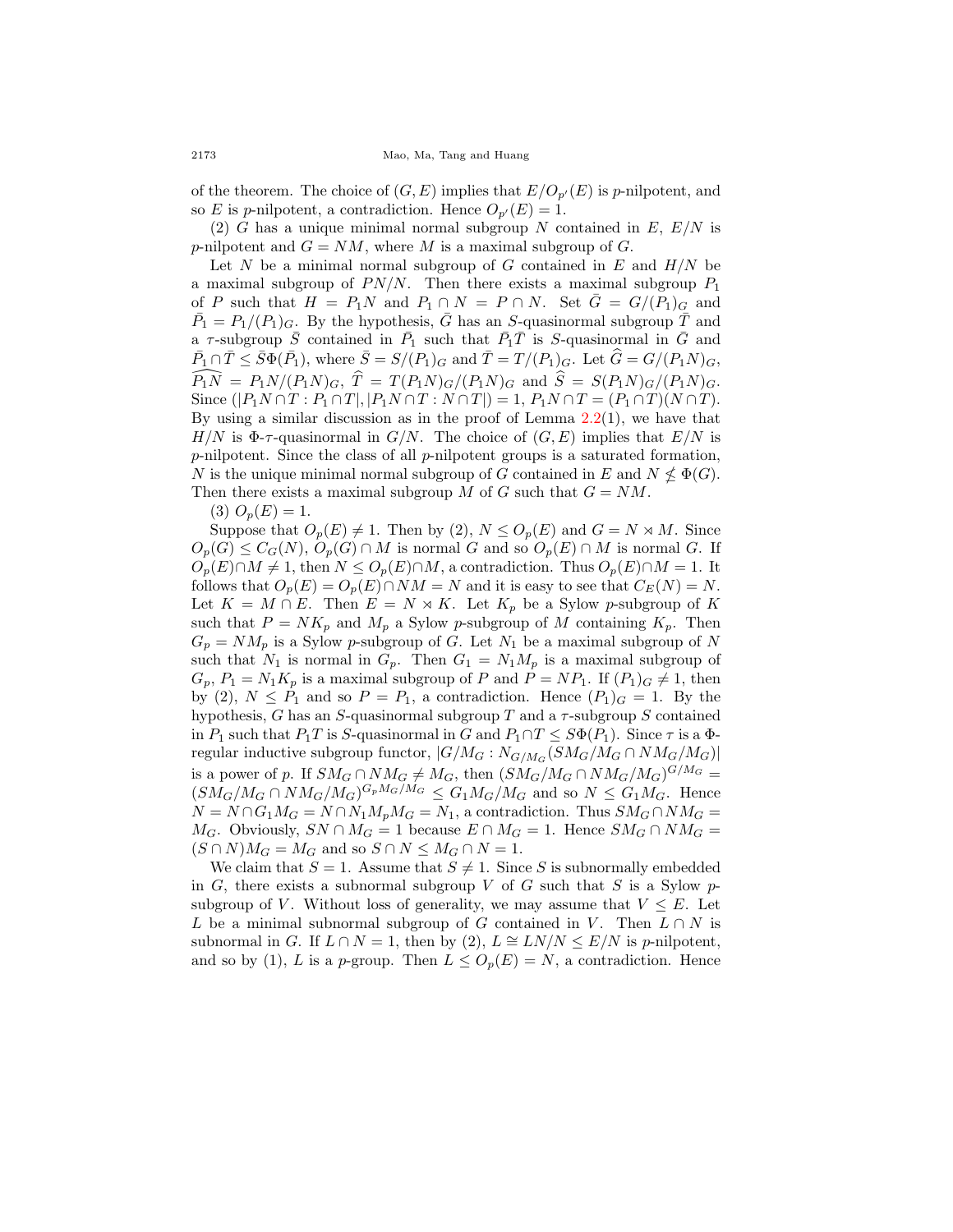$L \cap N \neq 1$ . Then  $L \leq N$  and so  $L^G = N$ . It implies that  $L \cap S = 1$ . By (1),  $L \leq O_{p'}(E) = 1$ , which is impossible. Hence  $S = 1$ .

Clearly,  $N_1 = P_1 \cap N$ . If  $T = 1$ , then  $P_1$  is *S*-quasinormal in *G* and so  $N_1$ is *S*-quasinormal in *G*. Since  $N_1$  is normal in  $G_p$ ,  $N_1$  is normal in *G*, and so  $|N| = p$ . By Lemma [2.3\(](#page-4-0)2), *E* is *p*-nilpotent, a contradiction. Hence  $T \neq 1$ . Assume that  $N \nleq T$ . Then  $(T \cap E)_G = 1$ . By Lemma [2.1](#page-3-0)(4) and (6),  $T \cap E$ is a nilpotent group. By (1),  $O_{p'}(T \cap E) = 1$ . Hence  $T \cap E = T \cap P$  is a *p*-group. It deduces that  $P_1T \cap E = P_1(T \cap E)$  is an *S*-quasinormal *p*-subgroup of *G*. If  $T \cap E = 1$ , then  $P_1$  is *S*-quasinormal in *G*, which is impossible. Thus *T* ∩ *E*  $\neq$  1. Then  $P_1 \leq P_1(T \cap E) \leq O_p(E) = N$ , and so  $P = N$ . It follows that *T*  $\cap$  *P* is *S*-quasinormal in *E* and  $P_1 \cap T = 1$ . Thus *T*  $\cap$  *P* is normal in *E* and  $|P \cap T| = p$ . Since  $(|E|, p - 1) = 1$ ,  $E/C_E(P \cap T) = 1$ , and thereby  $P \cap T \leq Z(E)$ . By Lemma [[13,](#page-14-14) Chapter VI, Theorem 14.3],  $P \cap T = 1$ , which is a contradiction. Therefore we assume that  $N \leq T$ . Then  $N \cap P_1 \leq \Phi(P_1)$ . This deduces that  $P_1 = P_1 \cap NK_p = K_p(P_1 \cap N) = K_p$ , which contradicts *N* ∩  $K_p = 1$ . Hence  $O_p(E) = 1$ .

(4) *N* ∩ *P* < *P*.

Assume that  $N \cap P = P$ , then  $P \leq N$ . If  $N \lt E$ , the choice of the  $(G, E)$ shows *N* is *p*-nilpotent. Then by (1), *N* is a *p*-group, which contradicts (3). Hence  $E = N$ . Let  $P_1$  be a maximal subgroup of P. Obviously,  $(P_1)_G = 1$ . Hence by the hypothesis,  $G$  has an  $S$ -quasinormal subgroup  $T$  and a  $\tau$ -subgroup *S* contained in *P*<sub>1</sub> such that *P*<sub>1</sub>*T* is *S*-quasinormal in *G* and  $P_1 \cap T \leq S\Phi(P_1)$ . Assume that  $S \neq 1$ . Since  $\tau$  is  $\Phi$ -regular and inductive,  $|G : N_G(SM_G)|$  is a power of *p*. It follows that  $N \leq S^G M_G = S^{G_p} M_G \leq G_p M_G$ , where  $G_p$  is a Sylow *p*-subgroup of *G* containing *P*. Then  $N = N \cap G_p M_G = N \cap G_p$  because  $N \cap M_G = 1$ . It follows that *N* is a *p*-group. This contradicts (3). Hence  $S = 1$ . It is easy to see that  $N \nleq T$ . If  $N \cap T = 1$ , then  $P_1 = P_1 T \cap N$  is *S*-quasinormal in *G*, and so  $P_1 \leq O_p(E) = 1$  by (3). Then  $|P| = p$ . By Lemma [2.3\(](#page-4-0)1), *N* is *p*-nilpotent, a contradiction. Hence  $N \cap T \neq 1$ . Assume that  $(N \cap T)G \neq 1$ , then  $N \leq T$ , a contradiction. Hence  $(N \cap T)_G = 1$ . By Lemma [2.1](#page-3-0)(4) and (6),  $T \cap N$  is a nilpotent group. By (1) and (3),  $T \cap N \leq F(E) = 1$ . Then  $P_1 = P_1 T \cap N$  is *S*-quasinormal in *G*. This contradiction shows that (4) holds. (5) Final contradiction.

By (4), *P* has a maximal subgroup  $P_1$  such that  $N \cap P \leq P_1$ . Clearly,  $(P_1)_G = 1$ . By hypothesis, *G* has an *S*-quasinormal subgroup *T* and a  $\tau$ subgroup *S* contained in  $P_1$  such that  $P_1T$  is *S*-quasinormal in *G* and  $P_1 \cap T \leq$  $S\Phi(P_1)$ . By (2),  $SN \cap M_G = 1$ . Thus  $SM_G \cap NM_G = (S \cap N)M_G$ . Since  $\tau$ is Φ-regular and inductive,  $|G:N_G(SM_G \cap NM_G)|$  is a power of *p*. It follows that  $N \leq (S \cap N)^{G} M_G = (S \cap N)^{G_p} M_G \leq G_p M_G$ , where  $G_p$  is a Sylow psubgroup of *G* contained *P*. Then  $N = N \cap G_p M_G = N \cap G_p$ , which means that *N* is a *p*-group. This contradics (3). Thus  $S \cap N = 1$ . By using a similar dicussion as in (3), we have  $S = 1$ . If  $T = 1$ , then  $P_1$  is  $S$ -quasinormal in  $G$ ,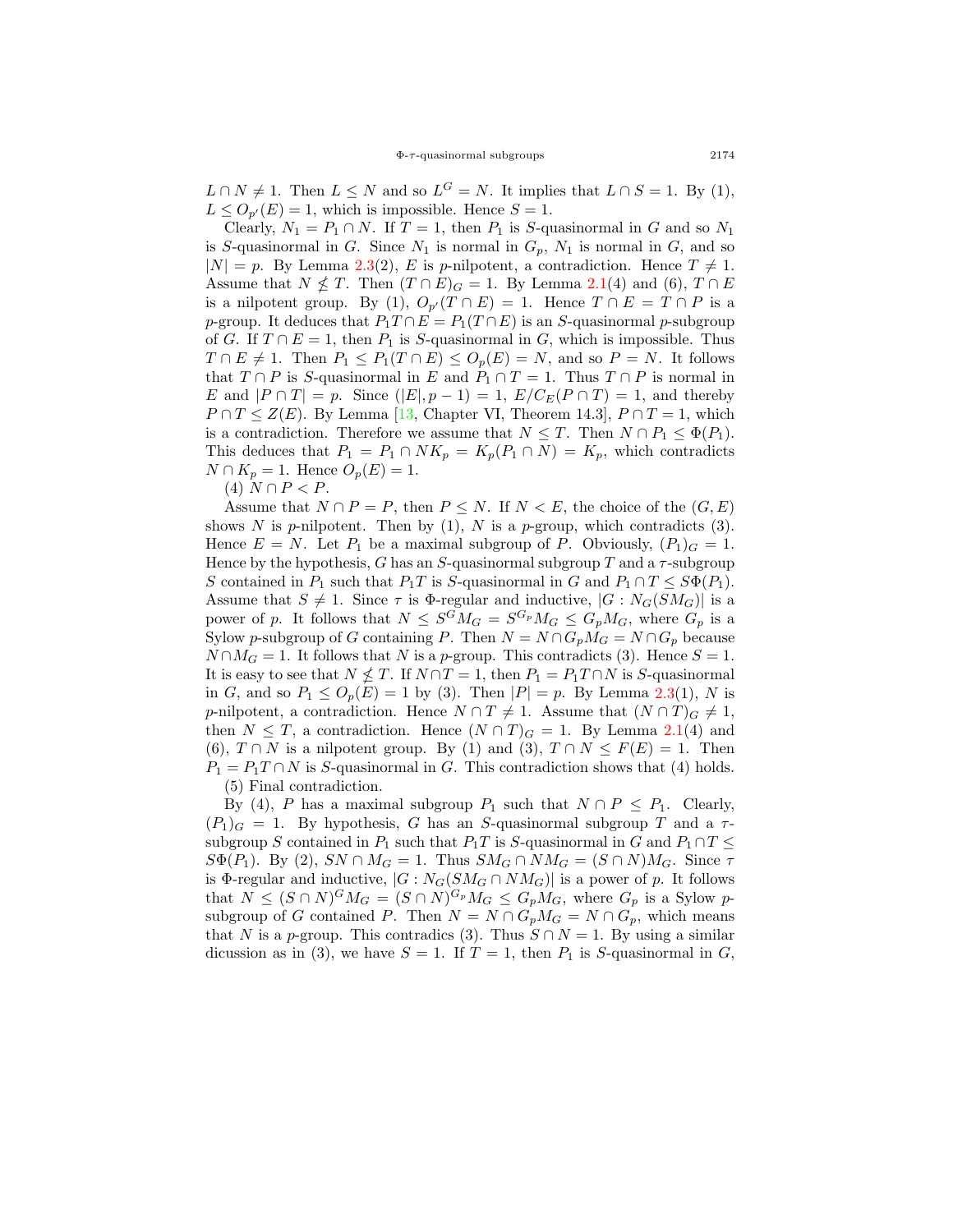and so  $P_1 \leq O_p(E) = 1$ , a contradiction. Hence  $T \neq 1$ . By applying a similar argument as in (3), we derive that  $(T \cap E)_G \neq 1$ . Then  $N \leq (T \cap E)_G \leq T$ . Hence  $N \cap P_1 \leq \Phi(P)$  and so  $N \cap P \leq \Phi(P)$ . Then by [[13,](#page-14-14) Chapter IV, Satz 4.7], *N* is *p*-nilpotent, a contradiction too. The proof of the theorem ends.  $\Box$ 

**Theorem 3.2.** *Let τ be a* Φ*-regular inductive subgroup functor and E be a normal subgroup of G such that G/E is supersoluble. Suppose that every τ subgroup of G contained in E is subnormally embedded in G. If every maximal subgroup of every noncyclic Sylow subgroup of E is* Φ*-τ -quasinormal in G, then G is supersoluble.*

*Proof.* Suppose that it is false and let  $(G, E)$  be a counterexample for which  $|G| + |E|$  is minimal. (1) If *p* is the largest prime dividing  $|E|$  and *P* is a Sylow *p*-subgroup of *E*, then  $P \trianglelefteq G$ .

Let q be the smallest prime dividing  $|E|$  and  $Q$  a Sylow q-subgroup of  $E$ . If *Q* is cyclic, then *E* is *q*-nilpotent by Lemma [2.3](#page-4-0)(1). Now assume that *Q* is non-cyclic. It is easy to see that  $(G, E)$  satisfies the hypothesis of Theorem [3.1](#page-4-1), hence  $E$  is  $q$ -nilpotent too. By Lemma  $2.2(1)$  $2.2(1)$ , we can deduce that  $E$  is a Sylow tower group of supersoluble type by analogy. Hence  $P \leq E$  and so  $P \leq G$ .

(2) *G* has a unique minimal normal subgroup *N* contained in *P* such that *G/N* is supersoluble.

Let *N* be a minimal normal subgroup of *G* contained in *P* and  $T_1/N$  be a maximal subgroup of a noncyclic Sylow *q*-subgroup  $T/N$  of  $E/N$ , where *q* is a prime divisor of  $|E/N|$ . Obviously,  $(G/N)/(E/N) \cong G/E$  is supersoluble. If  $p = q$ , then  $T_1$  is a maximal subgroup of *T*. Assume that  $p \neq q$ , then there exists a Sylow *q*-subgroup *Q* of *E* such that  $T = QN$ . Clearly,  $Q_1 = Q \cap T_1$ is a maximal subgroup of *Q* and  $T_1 = Q_1N$ . By Lemma [2.2](#page-3-1)(1),  $T_1/N$  is  $\Phi$ - $\tau$ quasinormal in  $G/N$ . Hence  $(G/N, E/N)$  satisfies the hypothesis. The choice of  $(G, E)$  implies that  $G/N$  is supersoluble.

(3)  $P = N$  and  $p$  is the largest prime dividing  $|G|$ .

Since the class of all supersoluble groups is a saturated formation, *N* is the unique minimal normal subgroup of *G* contained in *P* and  $N \nleq \Phi(G)$  by (2). Then there exists a maximal subgroup *M* of *G* such that  $G = N \rtimes M = PM$ . It follows from Lemma [2.4](#page-4-2) that  $P \cap M = 1$ . Hence  $P = P \cap NM = N(P \cap M) = N$ . Assume that  $p$  is not the largest prime dividing  $|G|$ . Let  $q$  be the largest prime dividing  $|G|$  and  $Q$  be a Sylow *q*-subgroup of  $G$ . By  $(2)$ ,  $G/P$  is supersoluble. Then  $QP/P \trianglelefteq G/P$  and so  $QP \trianglelefteq G$ . Clearly, P is not cyclic. Hence by Theorem [3.1,](#page-4-1) *PQ* is *p*-nilpotent, and so  $Q \triangleleft PQ$ . Then  $Q \triangleleft G$ . By Lemma [2.2\(](#page-3-1)1), every maximal subgroup of every noncyclic Sylow subgroup of *EQ/Q* is  $\Phi$ - $\tau$ -quasinormal *G/Q*. This shows that  $(G/Q, EQ/Q)$  satisfies the hypothesis. The choice of  $(G, E)$  implies that  $G/Q$  is supersoluble. Since p is the largest prime dividing  $|E|$ , we have that  $E \cap Q = 1$ . It implies that  $G \cong G/E \cap Q \leq$  $G/E \times G/Q$  is supersoluble. This contradiction shows that *p* is the largest prime dividing *|G|*.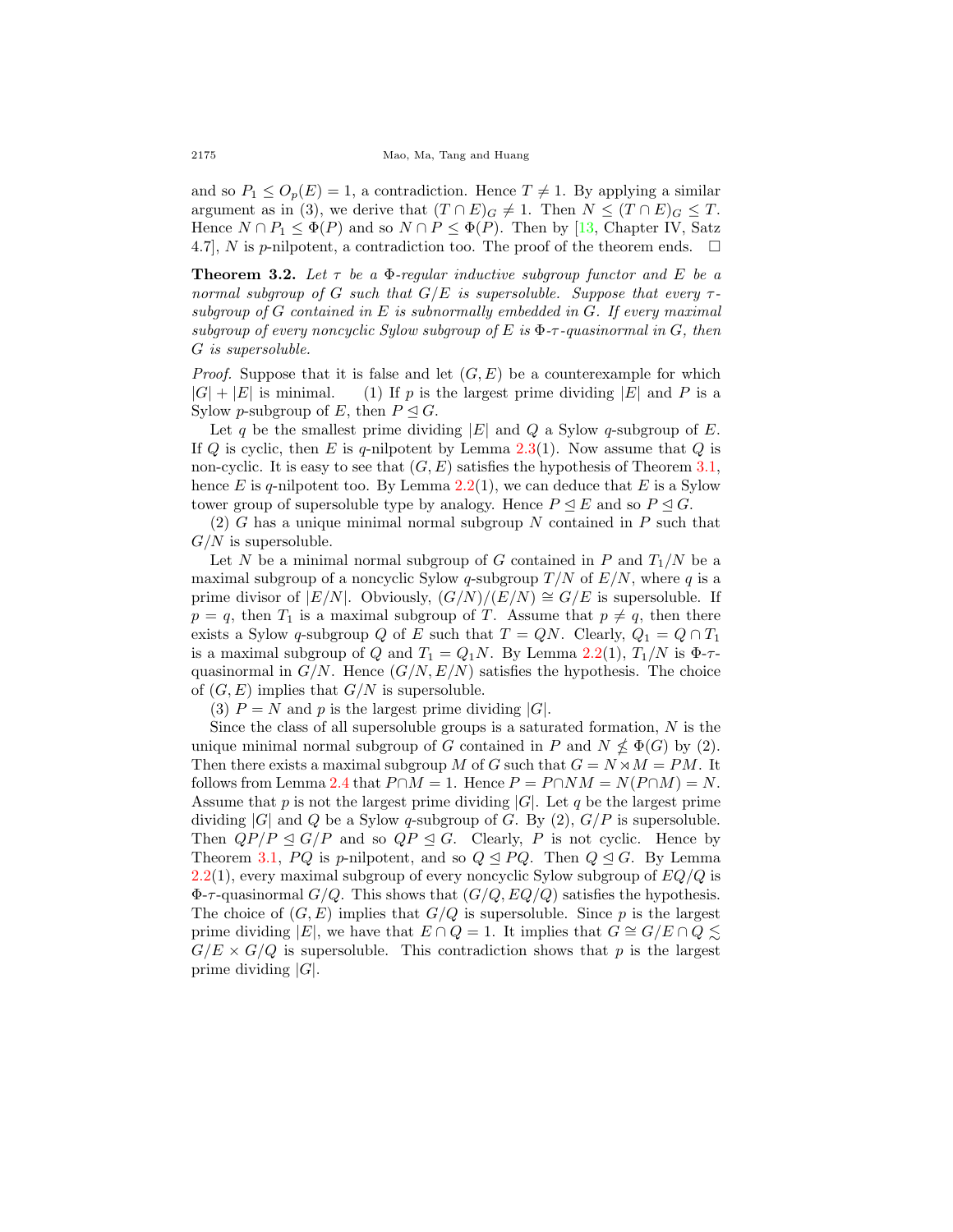(4) Final contradiction.

Let  $G_p$  be a Sylow *p*-subgroup of  $G$ , where  $p$  is the largest prime dividing *|G|*. Then  $P \leq G_p$ . Since  $G/P$  is supersoluble,  $G_p \trianglelefteq G$ . It is easy to see that P is not cyclic. Because that  $P \cap Z(G_p) \neq 1$ , we have that  $P \leq Z(G_p)$  by (2) and (3). Let  $P_1$  be a maximal subgroup of  $P$ . If  $(P_1)_G \neq 1$ , then by (3),  $P \leq P_1$ , a contradiction. Thus  $(P_1)_G = 1$ . Clearly,  $\Phi(P_1) = 1$ . By hypothesis, *G* has an *S*-quasinormal *T* and a  $\tau$ -subgroup *S* contained in  $P_1$  such that  $P_1T$  is *S*quasinormal in *G* and  $P_1 \cap T \leq S$ . If  $T = 1$ , then  $P_1$  is *S*-quasinormal in *G*. By (3) and Lemma [2.1](#page-3-0)(5),  $P \leq (P_1)^G = (P_1)^{G_p} \leq P_1$ . This contradiction shows that  $T > 1$ . If  $P \cap T = 1$ , then  $P_1 = P_1 T \cap P$  is *S*-quasinormal in *G*, which is impossible. Hence  $P \cap T \neq 1$ . By (3),  $P \leq (P \cap T)^G = P \cap T$ . Thus  $P \leq T$ and so  $P_1 = S$ . Since  $\tau$  is  $\Phi$ -regular and inductive,  $|G: N_G(SM_G)|$  is a power of *p*. It follows that  $(SM_G)^G = (SM_G)^{G_p} = SM_G$ . Therefore  $S = P \cap SM_G$  is normal in *G*. The final contradiction completes the proof of the theorem.  $\Box$ 

<span id="page-8-0"></span>**Corollary 3.3.** *Let τ be a* Φ*-regular inductive subgroup functor and every τ -subgroup of G is subnormally embedded in G. If every maximal subgroup of every noncyclic Sylow subgroup of*  $G$  *is*  $\Phi$ - $\tau$ -quasinormal in  $G$ , then  $G$  *is supersoluble.*

<span id="page-8-1"></span>**Theorem 3.4.** *Let τ be a quasiregular heredity inductive subgroup functor and E be a normal subgroup of G. Suppose that every τ -subgroup of G contained in E is subnormally embedded in G. If every maximal subgroup of every noncyclic Sylow subgroup of*  $F^*(E)$  *is*  $\Phi$ -*τ*-*quasinormal in G, then E is soluble.* 

*Proof.* Suppose that it is false and let  $(G, E)$  be a counterexample for which  $|G| + |E|$  is minimal. Let *p* be any prime divisor of  $|F^*(G)|$  and *P* the Sylow *p*-subgroup of  $F^*(G)$ . We prove theorem via the following steps. (1)  $E = G$ and  $F^*(G) = F(G)$ .

By Lemma [2.2\(](#page-3-1)2),  $(E, E)$  satisfies the hypothesis of the theorem. If  $E \neq G$ , the choice of  $(G, E)$  implies that *E* is soluble, a contradiction. Hence  $E = G$ . By Lemma [2.2\(](#page-3-1)2),  $F^*(G)$  satisfies the hypothesis of Corollary [3.3](#page-8-0), so  $F^*(G)$  is soluble. Then by Lemma  $2.7(2)$  $2.7(2)$ ,  $F^*(G) = F(G)$ .

(2) Every proper normal subgroup of *G* containing  $F(G)$  is soluble and  $G = F(G)O^p(G)$ .

Let *M* be a proper normal subgroup of *G* containing  $F(G)$ . By Lemma  $2.7(1), F^*(G) = F(G) \le F(M) \le F^*(M) \le F^*(G)$  $2.7(1), F^*(G) = F(G) \le F(M) \le F^*(M) \le F^*(G)$ . Thus  $F^*(G) = F^*(M)$ . It follows that  $(M, M)$  satisfies the hypothesis. The choice of  $(G, E)$  implies that *M* is soluble. Assume that  $G \neq F(G)O^p(G)$ . Then  $F(G)O^p(G)$  is soluble, and hence *G* is soluble, a contradiction. Thus  $G = F(G)O^p(G)$ .

(3)  $\Phi(P) = 1$  and *G* has no normal subgroup of prime order contained in *F*(*G*).

Assume that  $\Phi(P) \neq 1$ . By Lemma [2.7\(](#page-4-3)4),  $F^*(G)/\Phi(P) = F^*(G/\Phi(P))$ . Therefore, by Lemma [2.2](#page-3-1)(1),  $(G/\Phi(P), G/\Phi(P))$  satisfies the hypothesis of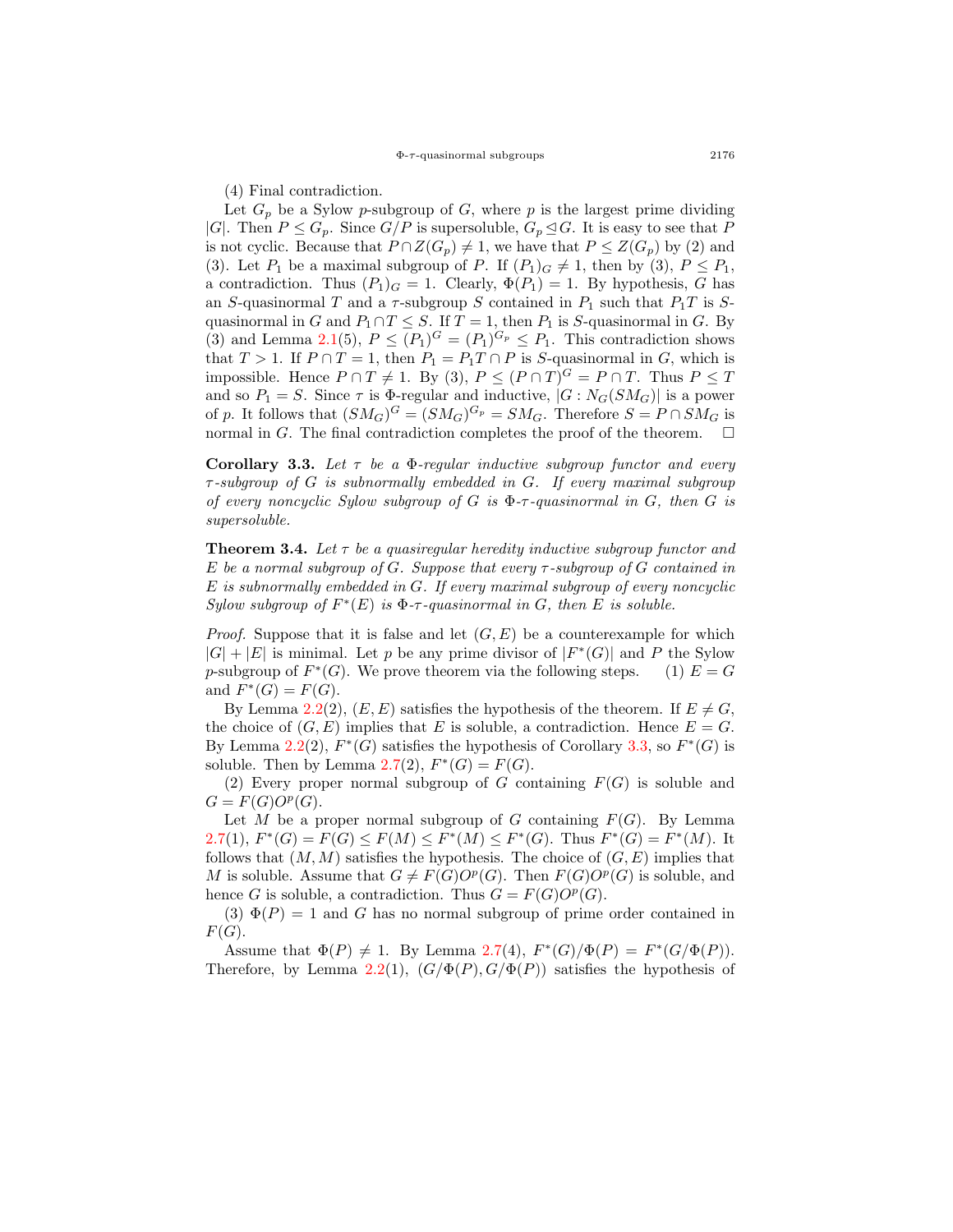the theorem. The choice of  $(G, E)$  implies that  $G/\Phi(P)$  is soluble and so *G* is soluble, a contradiction. Hence  $\Phi(P) = 1$ . This implies that  $F(G)$  is elementary abelian.

Let *L* be a normal subgroup of *G* contained in  $F(G)$  and  $|L| = p$ . Then  $F^*(G) = F(G) \leq C_G(L)$ . If  $C_G(L) < G$ , then  $C_G(L)$  is soluble by (2). Since  $G/C<sub>G</sub>(L)$  is cyclic, *G* is soluble. This contradiction implies that  $C<sub>G</sub>(L) = G$ and so  $L \leq Z(G)$ . By Lemma [2.7](#page-4-3)(3),  $F^*(G)/L = F^*(G/L)$ . Therefore, by Lemma  $2.2(1)$  $2.2(1)$ ,  $(G/L, G/L)$  satisfies the hypothesis of the theorem. The choice of  $(G, E)$  implies that  $G/L$  is soluble, and thereby G is soluble, a contradiction.  $(4)$   $P \cap \Phi(G) \neq 1$ .

Assume that  $P \cap \Phi(G) = 1$ . Then  $P = R_1 \times R_2 \times \cdots \times R_m$ , where  $R_i$  $(i = 1, 2, \ldots, m)$  is a minimal normal subgroup of *G* (see [\[8](#page-14-1), Theorem 1.8.17]). We claim that  $|R_i| = p$  for all  $i \in \{1, \ldots, m\}$ . Assume that  $|R_i| > p$  for some *i*. Without loss of generality, let  $|R_1| > p$ . Let  $R_1^*$  be a maximal subgroup of  $R_1$  such that  $R_1^*$  is normal in  $G_p$ , where  $G_p$  is a Sylow *p*-subgroup of *G*. Then  $R_1^* \neq 1$  is not normal in *G* and  $P_1 = R_1^* \times R_2 \times \cdots \times R_m$  is a maximal subgroup of *P*. Put  $T = R_2 \times \cdots \times R_m$ . Clearly,  $(P_1)_G = T$  and  $\Phi(P_1/T) = 1$ . Therefore by the hypothesis, there exists an *S*-quasinormal subgroup *K/T* in  $G/T$  and some  $\tau$ -subgroup  $S/T$  of  $G/T$  contained in  $P_1/T$  such that  $P_1K/T$ is *S*-quasinormal in  $G/T$  and  $(P_1/T) \cap (K/T) \leq S/T$ . By Lemma [2.1\(](#page-3-0)2)(3), *R*<sub>1</sub> ∩ *K* and *R*<sub>1</sub> ∩ *P*<sub>1</sub>*K* is *S*-quasinormal in *G*. Hence by (2), (3) and Lemma [2.1\(](#page-3-0)5),  $R_1 \cap K$  and  $R_1 \cap P_1 K$  is normal in *G*. Clearly,  $P_1 K = R_1^* K$ . If  $R_1 \cap K = 1$ , then  $R_1^* = R_1^*(R_1 \cap K) = R_1 \cap R_1^*K = R_1 \cap P_1K$  is normal in *G*, and so  $|R_1| = p$ , which contradicts (3). Therefore  $R_1 \cap K \neq 1$ , and thereby  $R_1 \leq K$ . Then  $R_1^* = R_1 \cap P_1 = R_1 \cap S$ . Since  $\tau$  is regular,  $|G : N_G(R_1^*)|$  is a power of *p*. It follows that  $R_1^*$  is normal in  $G$ , a contradiction. Thus (4) holds. (5)  $F(G) = P$  and *P* contains a unique minimal normal subgroup *N* of *G*.

Suppose that  $1 \neq Q$  is a Sylow *q*-subgroup of  $F(G)$  for some  $p \neq q$ . Clearly, *Q*≤*G*. Let *N* be a minimal normal subgroup of *G* contained in  $P \cap \Phi(G)$  by (4). By Lemma [2.7](#page-4-3)(5),  $F^*(G/N) = F(G/N)E(G/N)$  and  $[F(G/N), E(G/N)] = 1$ , where  $E(G/N)$  is the layer of  $G/N$ . Let  $E(G/N) = E/N$ . Then  $[Q, E] \le$  $N \cap Q = 1$ . Hence by (3),  $EF(G) \leq C_G(Q)$ . If  $C_G(Q) \neq G$ . Then by (2),  $C_G(Q)$  is soluble. It follows that  $F^*(G/N)$  is soluble and so  $F^*(G/N)$  =  $F(G/N) = F(G)/N$ . By Lemma [2.2](#page-3-1)(1),  $(G/N, G/N)$  satisfies the hypothesis. The choice of  $(G, E)$  implies that  $G/N$  is soluble and thereby G is soluble. This contradiction shows  $C_G(Q) = G$ . Hence  $Q \leq Z(G)$ . With a similar proof as above (3), we have that *G* is soluble. The contradiction shows  $F(G) = P$ .

Let *L* be a minimal normal subgroup of *G* contained in *P* with  $N \neq L$ . Let  $E/N = E(G/N)$  be the layer of  $G/N$  again. As above,  $[F(G), E] \leq N$ . It follows that  $[L, E] \leq L \cap N = 1$ . Hence  $F(G)E \leq C_G(L)$ , and so one can obtain that  $L \leq Z(G)$ . Applying a same discussion as in (3), we can derive a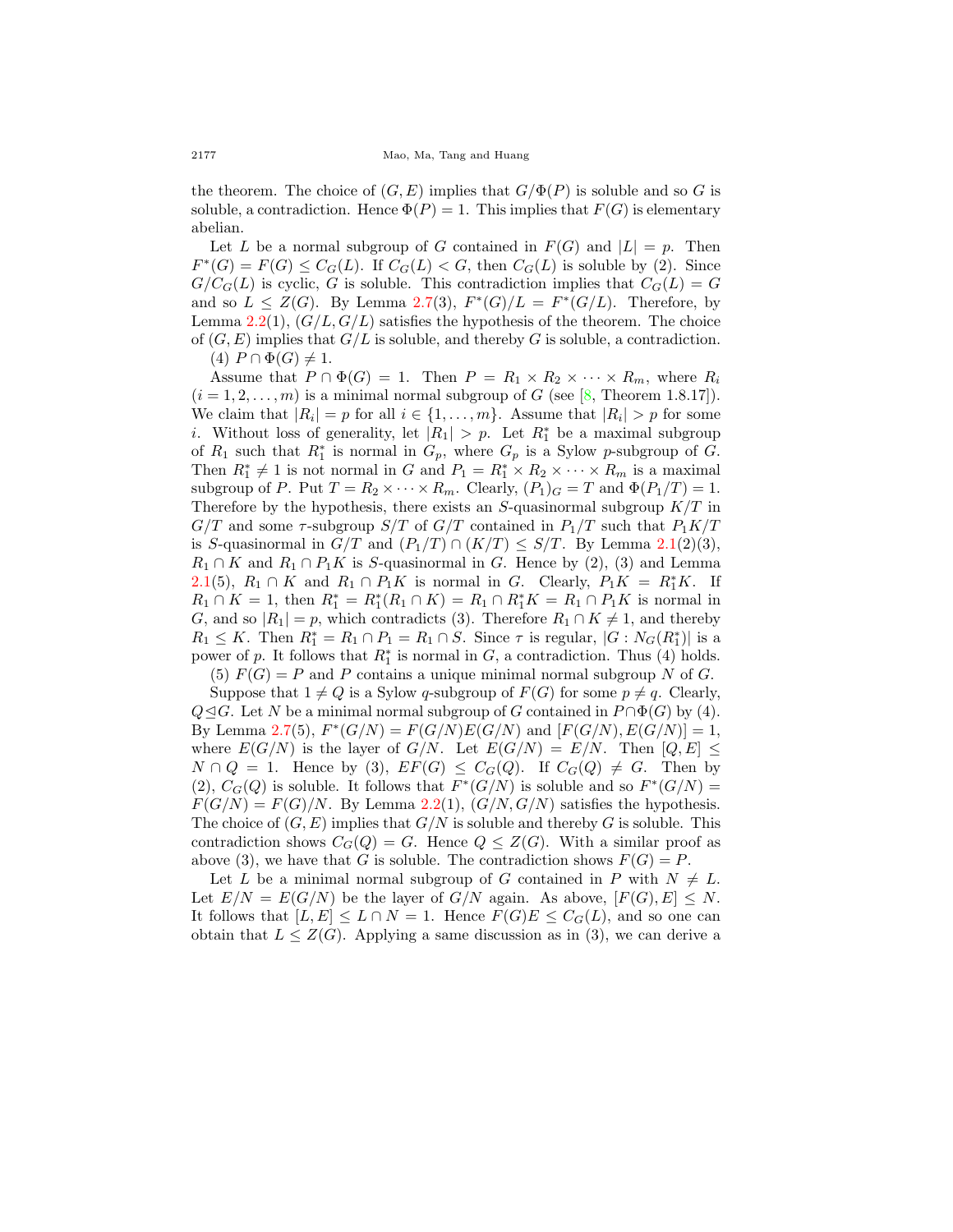contradiction. Thus *N* is the unique minimal normal subgroup of *G* contained in *P*.

(6) Final contradiction.

Let  $N_1$  be a maximal subgroup of  $N$  such that  $N_1$  is normal in some Sylow *p*-subgroup of *G*. Then by (3),  $P_1 = N_1S$  is a maximal subgroup of *P*, where *S* is a complement of *N* in *P*. Obviously,  $P = P_1N$  and  $(P_1)_G = 1$  by (5). Therefore, *G* has an *S*-quasinormal subgroup *T* and a *τ* -subgroup *S* contained in  $P_1$  such that  $P_1T$  is *S*-quasinormal in *G* and  $P_1 \cap T \leq S$ . By (2), we derive that  $P \cap T$  is normal in *G*. If  $P \cap T = 1$ , then  $P_1 = P \cap P_1T$  is *S*-quasinormal in *G*. Hence  $N_1 = N \cap P_1$  is *S*-quasinormal in *G*, and so  $N_1$  is normal in *G*. It implies that  $|N| = p$ , which contradicts (3). Thus  $P \cap T \neq 1$ . Then  $N \leq P \cap T$ by (5). It follows that  $N_1 = N \cap P_1 = N \cap S$ . By using a similar discussion as in  $(4)$ , we have that  $N_1$  is normal in *G*. The final contradiction completes the proof.  $\Box$ 

*Remark* 3.5*.* The Corollary [3.3](#page-8-0) shows that if every maximal subgroup of every noncyclic Sylow subgroup of *G* is  $\Phi$ - $\tau$ -quasinormal in *G*, then *G* is supersoluble. But, the following example shows that if every maximal subgroup of every noncyclic Sylow subgroup of  $F^*(G)$  is  $\Phi$ -*τ*-quasinormal in *G*, *G* may be not supersoluble.

<span id="page-10-1"></span>**Example 3.6.** Let  $A = S_3$  be a symmetric group of degree 3 and  $B = C_3$ be a cyclic group of order 3. Let  $G = A \wr B$  be the regular wreath product of *A* by *B*. Let  $K = A_1 \times A_2 \times A_3$  be the base group of *G*, where  $A_i =$  $\langle \alpha_i, \beta_i | \alpha_i^3 = \beta_i^2 = 1, \alpha_i^{\beta_i} = \alpha_i^2 \rangle \cong S_3$ ,  $i = 1, 2, 3$ . It is easy to see that  $F^*(G) = F(G) = \langle \alpha_1, \alpha_2, \alpha_3 \rangle$ . Since  $\langle \alpha_i \rangle$  is *S*-quasinormal in *G* by Lemma [2.1\(](#page-3-0)5),  $i = 1, 2, 3$ , every maximal subgroup of  $F^*(G)$  has an *S*-quasinormal complement  $\langle \alpha_i \rangle$  in  $F^*(G)$  for some *i*. Hence every maximal subgroup of  $F^*(G)$ is  $\Phi$ - $\tau$ -quasinormal in *G*. But, clearly, *G* is not supersoluble.  $\Box$ 

<span id="page-10-0"></span>**Theorem 3.7.** *Let E be a normal subgroup of G and P a Sylow p-subgroup of E* such that  $(|E|, p-1) = 1$ . Suppose that  $\tau$  is a  $\Phi$ -regular hereditary inductive *subgroup functor of G contained in P. If every cyclic subgroup of P of prime order or order* 4 (*when*  $P$  *is a non-abelian* 2-group) *is*  $\Phi$ - $\tau$ -guasinormal in  $G$ . *then E is p-nilpotent.*

*Proof.* Suppose that it is false and let  $(G, E)$  be a counterexample for which  $|G| + |E|$  is minimal. We prove theorem via the following steps.

First, we show that  $E = G$  and  $G$  is a minimal non-nilpotent group. Assume that  $E < G$ . Then by Lemma [2.2\(](#page-3-1)2),  $(E, E)$  satisfies the hypothesis. The choice of the  $(G, E)$  implies that *E* is *p*-nilpotent, a contradiciton. Thus  $E = G$ . Let *M* be any maximal subgroup of *G*. Similarly, *M* is *p*-nilpotent and so *G* is a minimal non- $p$ -nilpotent group. In view of  $[13,$  $[13,$  Chapter IV, Satz 5.4] and  $[6,$  $[6,$  $[6,$ Chapter VII, Theorem 6.18], *G* is a minimal non-nilpotent group;  $G = P \rtimes Q$ ,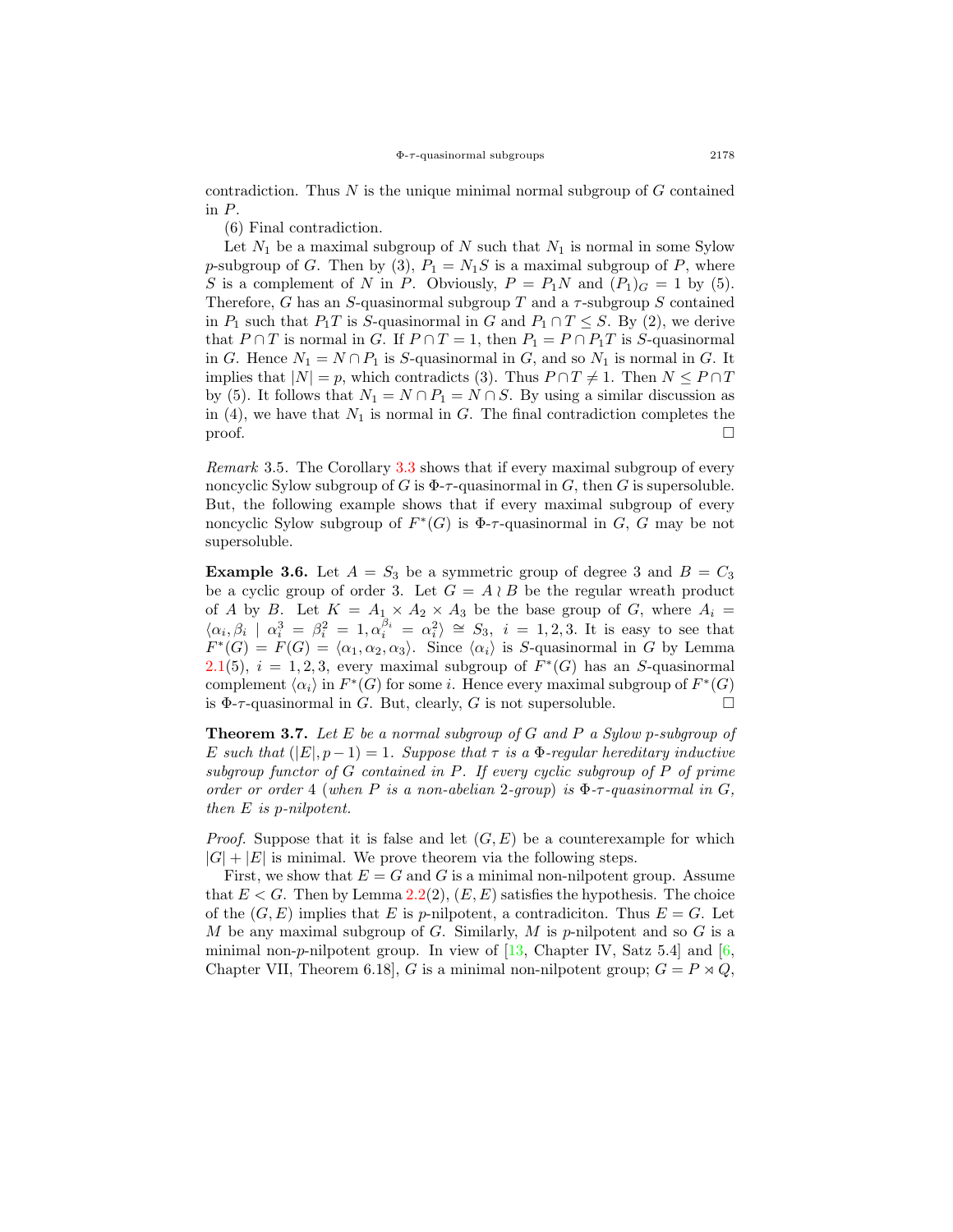where *Q* is a Sylow *q*-subgroup of *G* with  $q \neq p$ ;  $P/\Phi(P)$  is a chief factor of *G*; the exponent of  $P$  is  $p$  or  $4$  (when  $P$  is a non-abelian 2-group).

Let  $x \in P \setminus \Phi(P)$ ,  $H = \langle x \rangle$ . Then  $|H| = p$  or 4 (when *P* is a non-abelian 2-group) and  $H < P$ . Since  $P/\Phi(P)$  is a chief factor of *G*,  $H_G \leq \Phi(P)$  and  $H \neq H_G$ . By the hypothesis, there exists an *S*-quasinormal subgroup  $T/H_G$ in  $G/H_G$  and some  $\tau$ -subgroup  $S/H_G$  of  $G/H_G$  contained in  $H/H_G$  such that *HT*/ $H_G$  is *S*-quasinormal in  $G/H_G$  and  $H/H_G \cap T/H_G \leq (S/H_G)\Phi(H/H_G)$ . By Lemma [2.1\(](#page-3-0)3)(5),  $(P \cap T)\Phi(P)/\Phi(P)$  and  $(P \cap HT)\Phi(P)/\Phi(P)$  is normal in  $G/\Phi(P)$ . It implies that  $P \leq T$  and so  $H = S$ . Clearly,  $P/\Phi(P) \nleq \Phi(G/\Phi(P))$ . Therefore there exists a maximal  $M/\Phi(P)$  subgroup of  $G/\Phi(P)$  such that  $G/\Phi(P) = P/\Phi(P) \rtimes M/\Phi(P)$ . It is easy to see that  $P \cap M_G = \Phi(P)$ . It follows that  $PM_G/M_G$  is a minimal normal subgroup of  $G/M_G$ . Since  $\tau$  is a  $\Phi$ -regular inductive subgroup functor,  $|G : N_G(HM_G)|$  is a power of p, and thereby  $|G/\Phi(P): N_{G/\Phi(P)}(HM_G/\Phi(P))|$  is a power of *p*. It implies that  $HM_G/\Phi(P)$ is normal in  $G/\Phi(P)$ . Hence  $HM_G$  is normal in *G* and so  $H\Phi(P) = P \cap HM_G$ is normal in *G*, which is impossible. The proof of the theorem is completes.  $\Box$ 

<span id="page-11-0"></span>**Theorem 3.8.** Let E be a normal subgroup of G and  $\tau$  be a  $\Phi$ -regular hered*itary inductive subgroup functor of G contained in E. Suppose that for every prime p dividing |E| and every non-cyclic Sylow p-subgroup P of E, every cyclic subgroup of P of order p or* 4 (*when P is a non-abelian* 2*-group*) *is* Φ*-τ -quasinormal in G, then E is supersoluble.*

*Proof.* Suppose that it is false and let  $(G, E)$  be a counterexample for which  $|G| + |E|$  is minimal. Applying a same discussion as in the proof of Theorem [3.7,](#page-10-0) we have that  $E = G$  and G is a minimal non-supersoluble group. In view of [[2,](#page-14-15) Theorem 12] and [\[6](#page-14-0), Chapter VII, Theorem 6.18], *G* is a soluble group that has a unique normal Sylow *p*-subgroup, say  $G_p$ ;  $G_p = G^{\mathfrak{U}}$ ;  $G_p / \Phi(G_p)$  is a chief factor of *G*; the exponent of  $G_p$  is *p* or 4 (when  $G_p$  is a non-abelian 2-group). Let  $x \in G_p \backslash \Phi(G_p)$  and  $H = \langle x \rangle$ . Then  $|H| = p$  or 4 (when  $G_p$  is a non-abelian 2-group) and  $H < G_p$ . Since  $(G/\Phi(G_p))/(G_p/\Phi(G_p)) \cong G/G_p$ is supersoluble,  $G_p/\Phi(G_p) \nleq \Phi(G/\Phi(G_p))$ . By using a similar argument as in the proof of Theorem [3.7](#page-10-0), we can get a contradiction.  $\Box$ 

<span id="page-11-1"></span>**Theorem 3.9.** *Let*  $E$  *be a normal subgroup of*  $G$  *and*  $\tau$  *be a quasiregular hereditary inductive subgroup functor of G contained in E. Suppose that for every prime p dividing |F ∗* (*E*)*| and every non-cyclic Sylow p-subgroup P of F ∗* (*E*)*, every cyclic subgroup of P of order p or* 4 (*when P is a non-abelian* 2-group) is  $\Phi$ - $\tau$ -quasinormal in  $G$ , then  $E$  is soluble.

*Proof.* Suppose that it is false and let  $(G, E)$  be a counterexample for which  $|G| + |E|$  is minimal. *\**(*G*) = *F*(*G*).

With a similar argument as in steps (1) of the proof of Theorem [3.4,](#page-8-1) we have that  $E = G$ . By Theorem [3.8,](#page-11-0)  $F^*(G)$  is soluble. Then by Lemma [2.7\(](#page-4-3)2),  $F^*(G) = F(G).$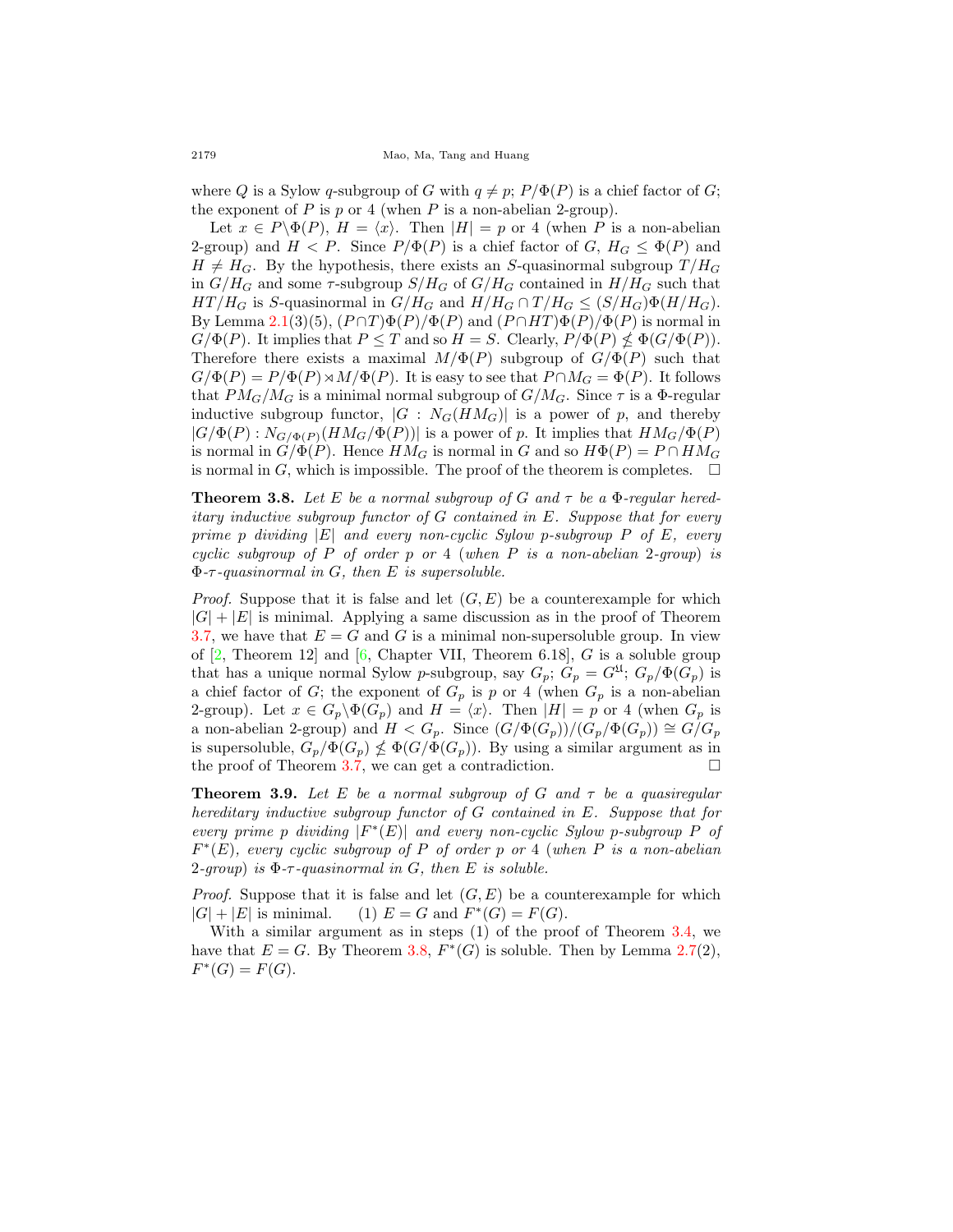(2)  $G = O<sup>q</sup>(G)$ , where *q* is any prime divisor of  $|G|$ , the every *S*-quasinormal subgroup of *G* is normal in *G* and  $Z_{\mathfrak{U}}(G) = Z(G)$ .

By Lemma [2.7\(](#page-4-3)1),  $F^*(G') \leq F^*(G)$ . Therefore, by Lemma [2.2](#page-3-1)(2),  $(G, G')$ satisfies the hypothesis of the theorem. If  $G' \neq G$ , the choice of  $(G, G)$  implies that  $G'$  is soluble, and so  $G$  is soluble, a contradiction. Thus  $G = G'$ . It implies that  $G = O_q(G)$ , where *q* is any prime divisor of  $|G|$ . Let *T* be an *S*-quasinormal subgroup of *G* and *T<sup>p</sup>* be a Sylow *p*-subgroup of *T*, where *p* is any prime divisor of  $|T|$ . Without loss of generality, we may assume that  $T_G = 1$ . Then by Lemma [2.1](#page-3-0)(6)(7), *T* is nilpotent and  $T_p$  is *S*-quasinormal in *G*. Hence by Lemma [2.1\(](#page-3-0)5),  $T_p$  is normal in *G*, and so *T* is normal in *G*.

Since  $G = G'$ , we have that  $G/C_G(Z_{\mathfrak{U}}(G)) = (G/C_G(Z_{\mathfrak{U}}(G)))'$  and thereby  $G/C_G(Z_{\mathfrak{U}}(G))$  is not soluble. But by [[6,](#page-14-0) Chapter IV, Theorem 6.10,  $G/C_G(Z_{\mathfrak{U}}(G))$  is supersoluble. It follows that  $G = C_G(Z_{\mathfrak{U}}(G))$  and so  $Z_{\mathfrak{U}}(G) \leq Z(G)$ . Therefore  $Z_{\mathfrak{U}}(G) = Z(G)$ .

 $(3)$   $p > 2$ .

Assume that  $p = 2$ . Let  $Q$  be an arbitrary Sylow q-subgroup of  $G$ , where  $q \neq 2$  is a prime divisor of *G*. By Theorem [3.7,](#page-10-0) *PQ* is 2-nilpotent and so  $Q \leq C_G(P)$ . It follows that  $O^2(G) \leq C_G(P)$ , and thereby  $P \leq Z(G)$  by (2). By Lemma [2.7](#page-4-3)(3),  $F^*(G/P) = F^*(G)/P$ . Therefore by Lemma [2.2\(](#page-3-1)1),  $(G/P, G/P)$  satisfies the hypothesis of the theorem, and thus  $G/P$  is soluble, a contradiction. Hence (3) holds.

(4) *D* contained a minimal normal subgroup *N* of prime order of *G*, where *D* is a Thompson critical subgroup of *P* of exponent *p*.

By (3) and [[7,](#page-14-11) Chapter 5, Theorem 3.13], *P* contains a Thompson critical subgroup *D* of exponent *p*. Let *N* be a minimal normal subgroup of *G* contained in *D*. And let  $H \leq N$  with  $|H| = p$  and *H* be normal in some Sylow *p*-subgroup of *G*. By hypothesis and (2),  $G/H_G$  has a normal subgroup  $T/H_G$  and a  $\tau$ subgroup  $S/H_G$  contained in  $H/H_G$  such that  $HT/H_G$  is normal in  $G/H_G$  and  $H/H_G \cap T/H_G \leq S/H_G$ . First assume that  $H_G = 1$ . If  $S = 1$ , then  $H \cap T = 1$ and so  $N \cap T = 1$ . It follows that  $H = N \cap HT$  is normal in *G*. Now assume that  $S \neq 1$ . Since  $\tau$  is a quasiregular subgroup functor,  $|G : N_G(H)|$  is a power of *p* and so *H* is normal in *G*. If  $H_G \neq 1$ , then clearly,  $H = H_G$ . Hence for every case, we always have that *H* is normal in *G*, and thereby  $H = N$ .

(5) Final contradiction

We claim that every prime order subgroup of  $D/N$  is  $\Phi$ - $\tau$ -quasinormal in *G/N*. Suppose that it is false and let *H/N* be a subgroup of *D/N* such that  $|H/N| = p$  but  $H/N$  is not  $\Phi$ -*τ*-quasinormal in *G/N*. If  $H/N$  is normal in  $G/N$ , then obviously,  $H/N$  is  $\Phi$ - $\tau$ -quasinormal in  $G/N$ , a contradiction. Thus  $(H/N)_{G/N} = 1$ . By (4), there exists an element  $x \in H\backslash N$  such that  $H = \langle x \rangle N$ ,  $|\langle x \rangle| = p$  and  $\langle x \rangle_G = 1$ . By hypothesis and (2), *G* has a normal subgroup *T* and a *τ*-subgroup *S* contained in  $\langle x \rangle$  such that  $\langle x \rangle T$  is normal in *G* and  $\langle x \rangle$  ∩ *T* ≤ *S*. If *S* =  $\langle x \rangle$  or  $\langle x \rangle$ *N/N* ∩ *TN/N* = 1, it is easy to see that *H/N* is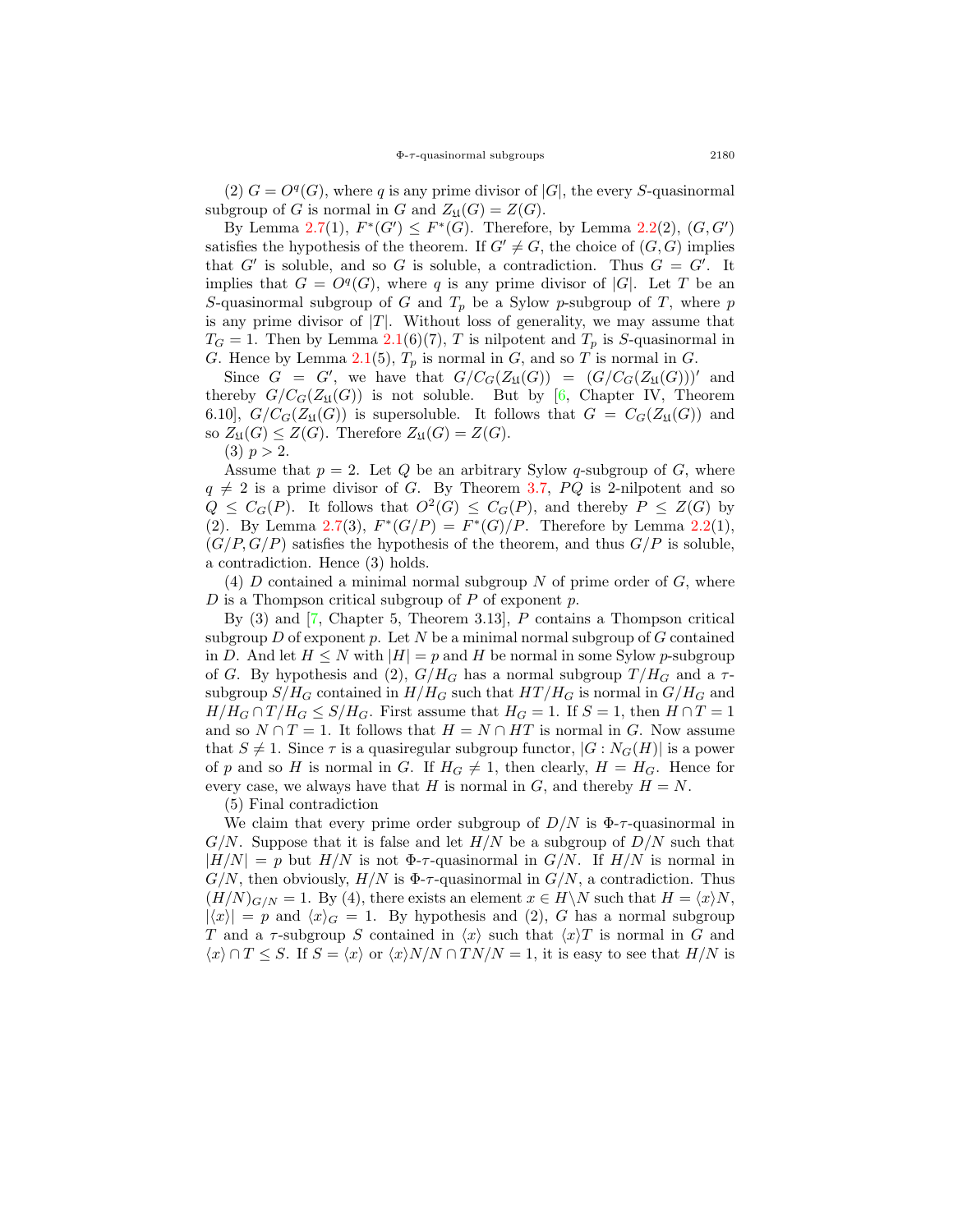2181 Mao, Ma, Tang and Huang

 $\Phi$ - $\tau$ -quasinormal in  $G/N$ , a contradiction too. Now assume that  $\langle x \rangle \cap T = S = 1$ and  $\langle x \rangle N/N \leq TN/N$ . Obviously,  $\langle x \rangle G$  is normal in *G*. It is easy to see from (2) that  $\langle x \rangle T/T \leq Z(G/T)$ . Hence  $[\langle x \rangle, G] \leq T$ . Since  $[\langle x \rangle, G], G] \leq$  $[\langle x \rangle, G], \langle x \rangle [\langle x \rangle, G]/[\langle x \rangle, G] \leq Z(G/[\langle x \rangle, G]).$  Therefore  $\langle x \rangle [\langle x \rangle, G]$  is normal in *G* and  $\langle x \rangle \cap [\langle x \rangle, G] \leq \langle x \rangle \cap T = 1$ . Hence we may let  $T = [\langle x \rangle, G]$ . Since  $\langle x \rangle N/N \leq TN/N$ , there exists an element  $t \in T\backslash N$  such that  $\langle x \rangle N = \langle t \rangle N$ and  $|\langle t \rangle| = p$ . By using a similar discussion as above, *G* has a normal subgroup  $T_1 = \{ \langle t \rangle, G \}$  and a *τ*-subgroup  $S_1 = 1$  contained in  $\langle t \rangle$  such that  $\langle t \rangle T_1$  is normal in *G* and  $\langle t \rangle \cap T_1 \leq S_1$ . By (2) and (4), we see that  $N \leq Z(G)$ . Hence  $T_1 = [\langle t \rangle, G] = [\langle t \rangle N, G] = [\langle x \rangle N, G] = [\langle x \rangle, G] = T$ , which contradicts  $\langle t \rangle \cap T_1 = 1$ . Therefore every prime order subgroup of *D/N* is  $\Phi$ -*τ*-quasinormal in *G/N*.

By using a same argument as in (4), we can derive that *D/N* contained a minimal normal subgroup  $N_1/N$  of prime order of  $G/N$ . Then by analogy, we can find a chief series of *G* below *D* such that every *G*-chief factor of the series is cyclic. It implies that  $D \leq Z_{\mathfrak{U}}(G)$ . By Lemma [2.5](#page-4-4),  $P \leq Z_{\mathfrak{U}}(G)$ , and thereby  $F^*(G) \leq Z_{\mathfrak{U}}(G)$ . It follows from Lemma [2.6](#page-4-5) that  $G \leq Z_{\mathfrak{U}}(G)$  which contradicts the assumption. This completes the proof.  $\Box$ 

*Remark* 3.10*.* Similar to Theorem [3.4](#page-8-1), if *G* satisfies the hypothesis of Theorem [3.9,](#page-11-1) *G* may be not supersoluble.

**Example 3.11.** Let *G* be the same group as in Example [3.6.](#page-10-1) It is easy to see that every minimal subgroup of  $F^*(G)$  has an *S*-quasinormal complement in *F*(*G*). Hence every minimal subgroup of  $F^*(G)$  is  $\Phi$ -*τ*-quasinormal in *G*. But, clearly, *G* is not supersoluble.

#### 4. **Further applications**

Many known results are corollaries of our Theorems. For example, in view of  $[11, \text{Example } 1.5]$  $[11, \text{Example } 1.5]$  $[11, \text{Example } 1.5]$ , Theorem [3.4](#page-8-1) and Theorem [3.9](#page-11-1) covers  $[10, \text{Theorem } C]$  $[10, \text{Theorem } C]$  $[10, \text{Theorem } C]$ , Theorem [3.1](#page-4-1) covers  $[19, \text{ Lemma } 3.1]$  $[19, \text{ Lemma } 3.1]$  $[19, \text{ Lemma } 3.1]$ , Theorem [3.4](#page-8-1) covers  $[19, \text{Lemma } 3.6]$  $[19, \text{Lemma } 3.6]$ ; in view of  $\left|11, \right.$  $\left|11, \right.$  $\left|11, \right.$  Example 1.7, Theorem [3.8](#page-11-0) covers  $\left|16, \right.$  Corollary 3.3; in view of  $[5, Example 4.6]$  $[5, Example 4.6]$ , Theorem [3.1](#page-4-1) covers  $[1, Corollary 4.4]$  $[1, Corollary 4.4]$ , Theorem [3.9](#page-11-1) covers  $[1,$ Theorem 3.7 and Theorem 1.7].

#### **Acknowledgements**

This research is supported by a National Natural Science Foundation of China (11371335) and a National Natural Youth Science Foundation of China (11401264).

#### **REFERENCES**

<span id="page-13-0"></span>[1] M. Asaad, Finite groups with given nearly *s*-embedded subgroups, *Acta Math. Hungar.* **144** (2014), no. 2, 499–514.